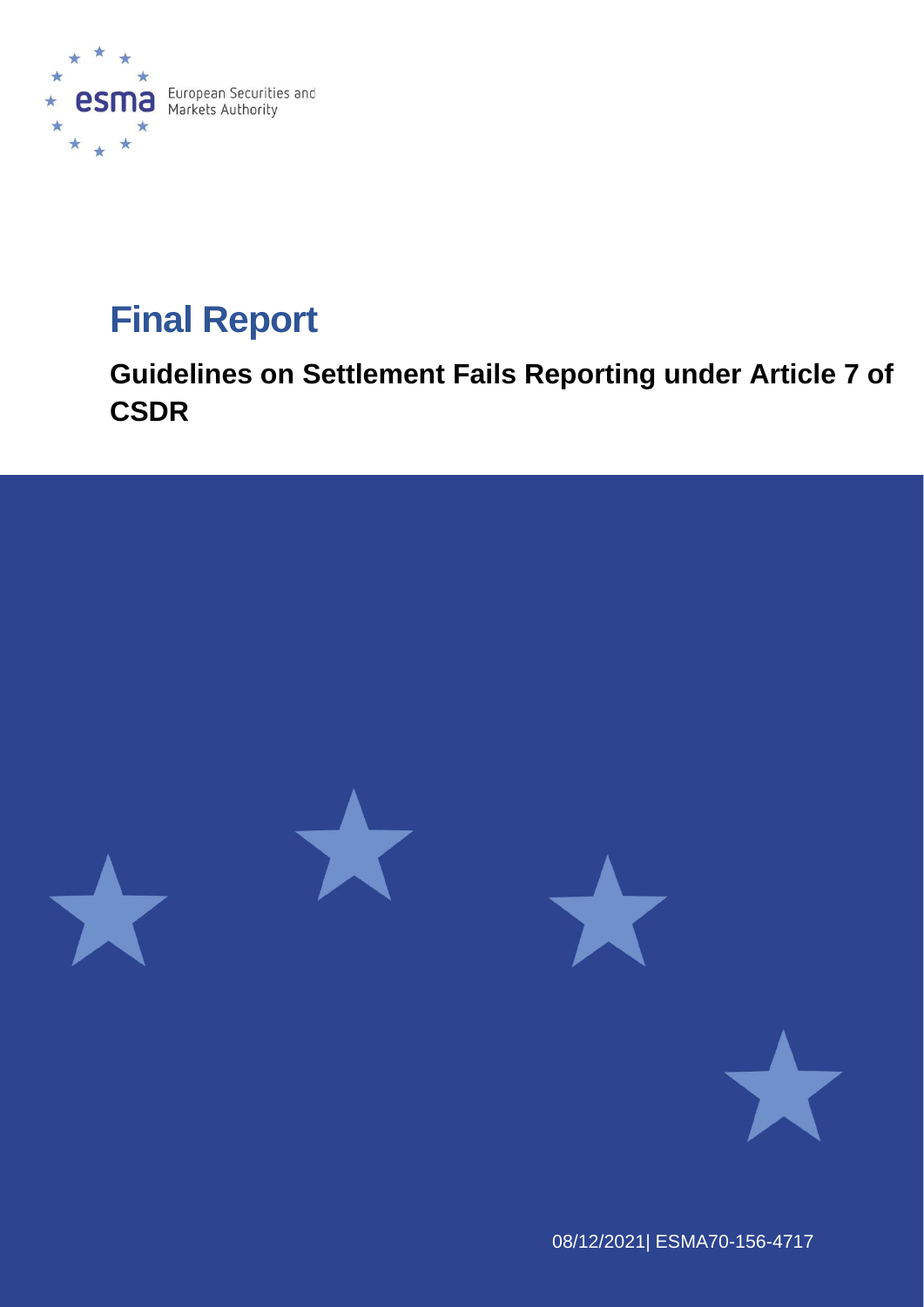

# **Table of Contents**

| Annex I – Method for the valuation and representation of settlement instructions $(SIs)$ 13  |
|----------------------------------------------------------------------------------------------|
| Annex II – Examples of reporting settlement fails based on the reason of the settlement fail |
|                                                                                              |
| Annex III – Example of calculation of the average duration of settlement fails 19            |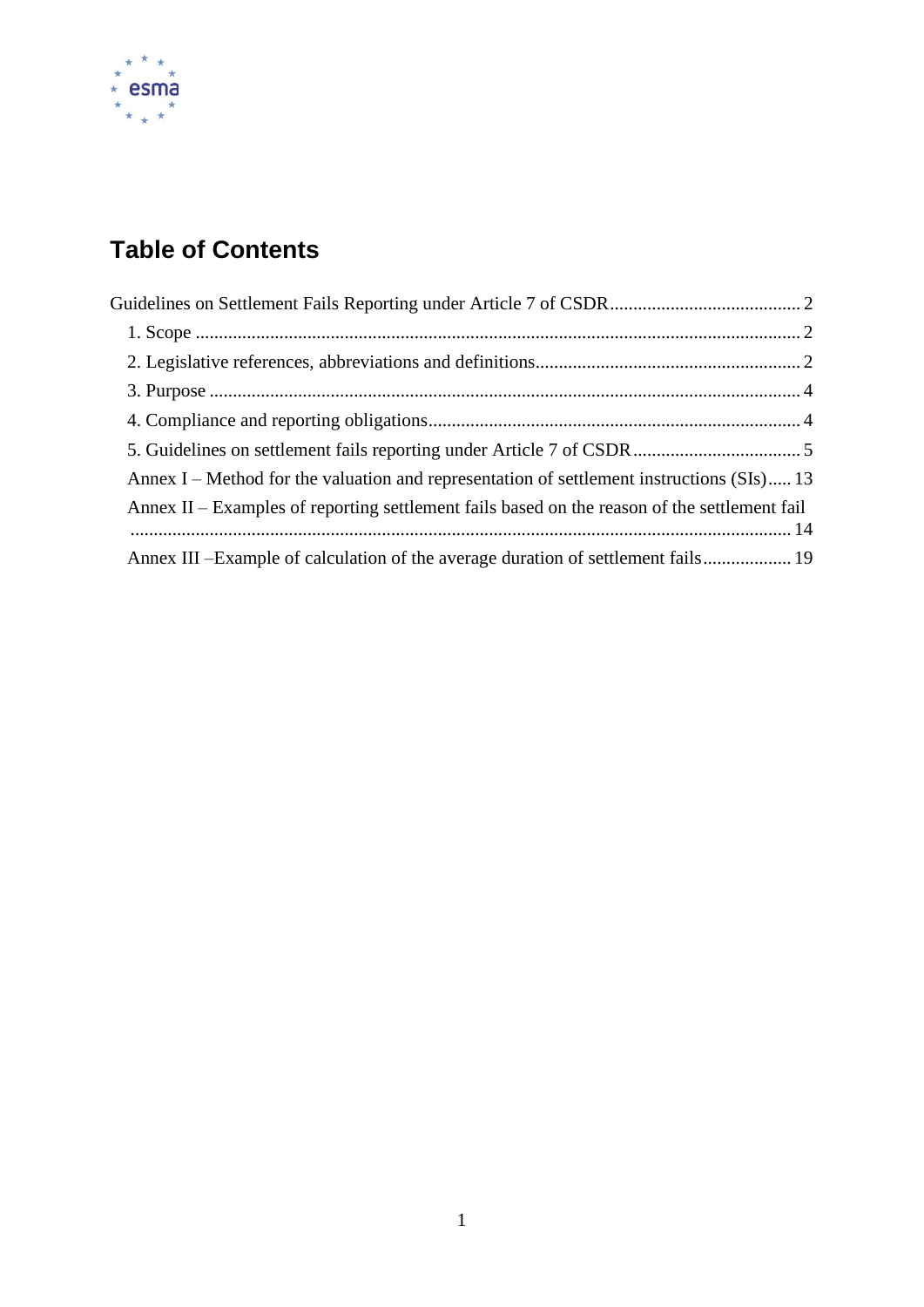

# <span id="page-2-0"></span>**Guidelines on Settlement Fails Reporting under Article 7 of CSDR**

# <span id="page-2-1"></span>**1. Scope**

#### **Who?**

1. These Guidelines apply to competent authorities designated under Article 11 of CSDR and to CSDs as defined in Article 2(1)(1) of CSDR.

#### **What?**

2. These Guidelines apply in relation to Article 7(1) of CSDR and Articles 14 and 39 of the RTS on settlement discipline.

#### **When?**

3. These Guidelines apply from the date of entry into force of the RTS on settlement discipline.

### <span id="page-2-2"></span>**2. Legislative references, abbreviations and definitions**

#### **Legislative references**

| <b>ESMA Regulation</b>          | Regulation (EU) No 1095/2010 of the European Parliament<br>and of the Council of 24 November 2010 establishing a<br>European Supervisory Authority (European Securities and<br>Markets Authority), amending Decision No 716/2009/EC and<br>repealing Commission Decision 2009/77/EC <sup>1</sup> |
|---------------------------------|--------------------------------------------------------------------------------------------------------------------------------------------------------------------------------------------------------------------------------------------------------------------------------------------------|
| <b>CSDR</b>                     | Regulation (EU) No 909/2014 of the European Parliament<br>and of the Council of 23 July 2014 on improving securities<br>settlement in the European Union and on central securities<br>depositories and amending Directives 98/26/EC and<br>2014/65/EU and Regulation (EU) No $236/2012^2$        |
| RTS on settlement<br>discipline | Commission Delegated Regulation (EU) 2018/1229 of 25<br>May 2018 supplementing Regulation (EU) No 909/2014 of<br>the European Parliament and of the Council with regard to<br>regulatory technical standards on settlement discipline <sup>3</sup>                                               |

<sup>1</sup> *OJ L 331, 15.12.2010, p. 84*

*<sup>2</sup> OJ L 257, 28.8.2014, p. 1*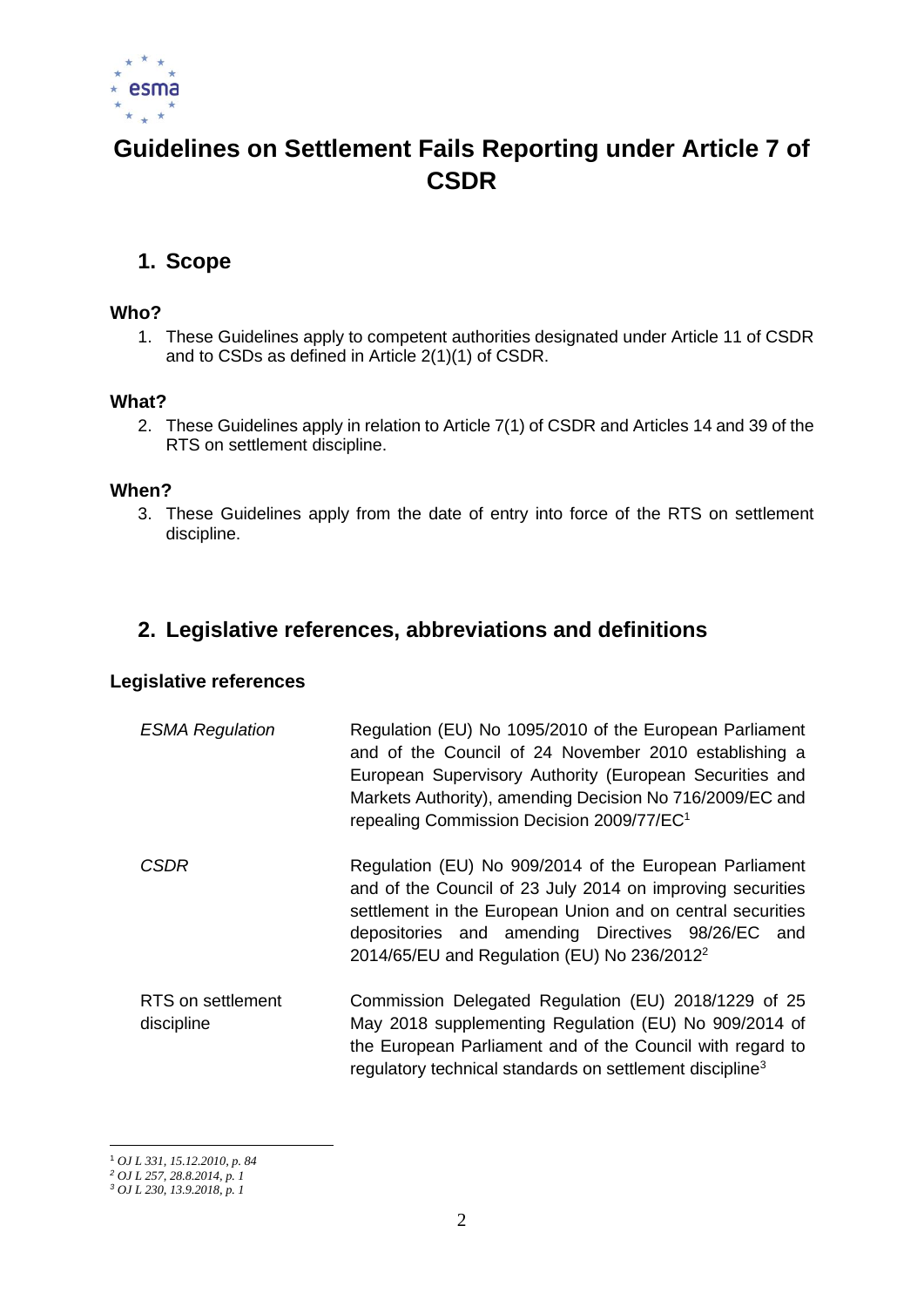| FCD                  | Directive 2002/47/EC of the European Parliament and of the<br>Council of 6 June 2002 on financial collateral arrangements <sup>4</sup>                                                                                                                                                                          |
|----------------------|-----------------------------------------------------------------------------------------------------------------------------------------------------------------------------------------------------------------------------------------------------------------------------------------------------------------|
| <b>SFD</b>           | Directive 98/26/EC of the European Parliament and of the<br>Council of 19 May 1998 on settlement finality in payment and<br>securities settlement systems <sup>5</sup>                                                                                                                                          |
| MiFID II             | Directive 2014/65/EU of the European Parliament and of the<br>Council of 15 May 2014 on markets in financial instruments<br>amending<br><b>Directive</b><br>2002/92/EC<br><b>Directive</b><br>and<br>and<br>2011/61/EU <sup>6</sup>                                                                             |
| <b>MiFIR</b>         | Regulation (EU) No 600/2014 of the European Parliament<br>and of the Council of 15 May 2014 on markets in financial<br>instruments and amending Regulation (EU) No 648/2012 <sup>7</sup>                                                                                                                        |
| <b>MAR</b>           | Regulation (EU) No 596/2014 of the European Parliament<br>and of the Council of 16 April 2014 on market abuse (Market<br>Abuse Regulation) and repealing Directive 2003/6/EC of the<br>European Parliament and of the Council and Commission<br>Directives 2003/124/EC, 2003/125/EC and 2004/72/EC <sup>8</sup> |
| <b>SSR</b>           | Regulation (EU) No 236/2012 of the European Parliament<br>and of the Council of 14 March 2012 on short selling and<br>certain aspects of credit default swaps <sup>9</sup>                                                                                                                                      |
| <b>Abbreviations</b> |                                                                                                                                                                                                                                                                                                                 |
| CP                   | <b>Consultation Paper</b>                                                                                                                                                                                                                                                                                       |
| <b>CSD</b>           | Central securities depository                                                                                                                                                                                                                                                                                   |
| EC                   | <b>European Commission</b>                                                                                                                                                                                                                                                                                      |
| <b>ESMA</b>          | <b>European Securities and Markets Authority</b>                                                                                                                                                                                                                                                                |
| EU                   | <b>European Union</b>                                                                                                                                                                                                                                                                                           |
| <b>ISD</b>           | Intended settlement date                                                                                                                                                                                                                                                                                        |
| <b>DVP</b>           | Delivery versus Payment                                                                                                                                                                                                                                                                                         |
| <b>FOP</b>           | Free of Payment                                                                                                                                                                                                                                                                                                 |

*<sup>4</sup> OJ L 168, 27/06/2002, p. 43* 

*<sup>5</sup> OJ L 166, 11.6.1998, p. 45*

*<sup>6</sup> OJ L 173, 12.6.2014, p. 349*

*<sup>7</sup> OJ L 173, 12.6.2014, p. 84* 

*<sup>8</sup> OJ L 173, 12.6.2014, p. 1*

*<sup>9</sup> OJ L 86, 24.3.2012, p. 1*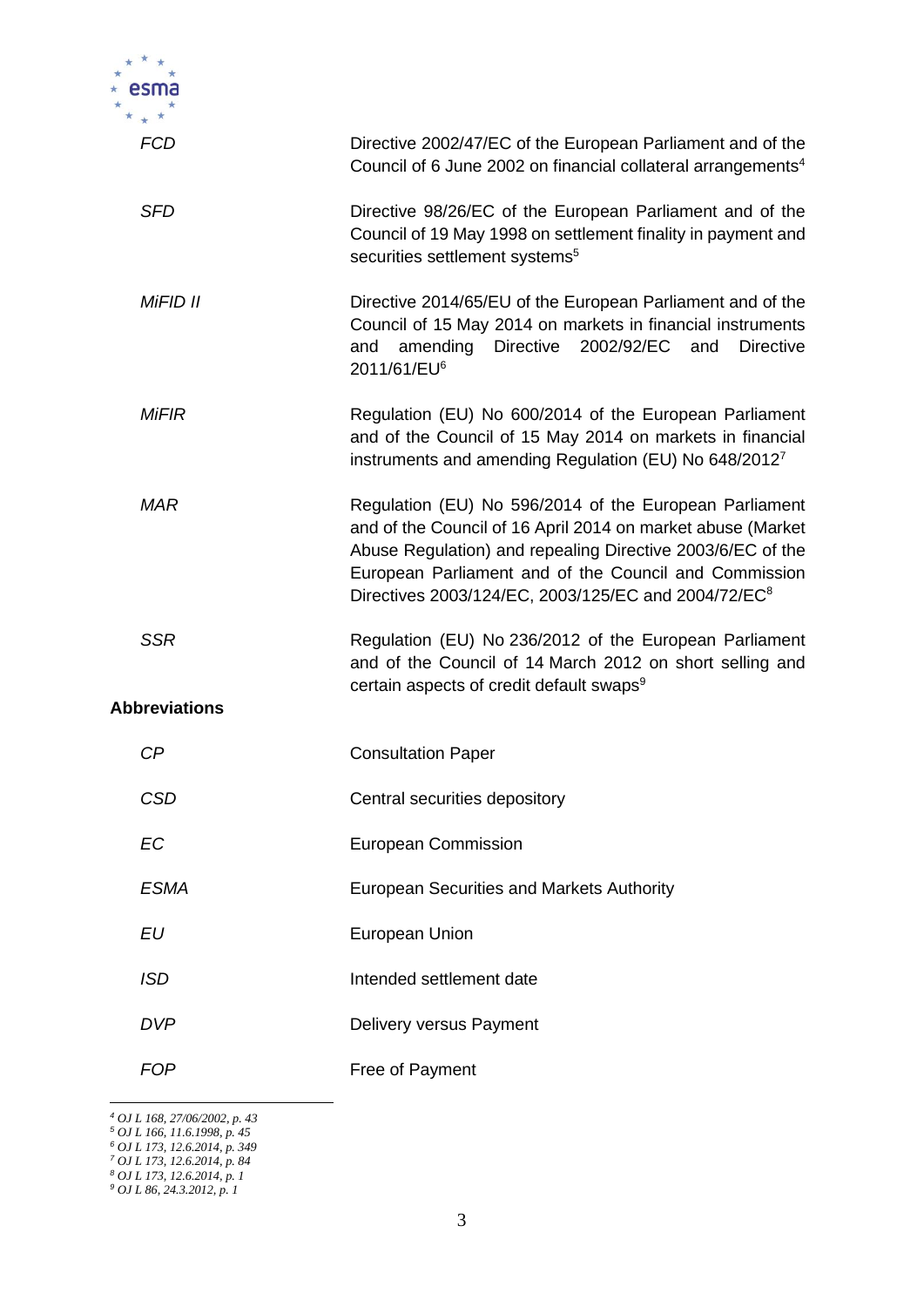

*DWP* Delivery with Payment

*RWP* Receive with Payment

# <span id="page-4-0"></span>**3. Purpose**

- 4. These Guidelines are based on Article 16(1) of the ESMA Regulation. The purpose of these guidelines is to establish consistent, efficient and effective supervisory practices within the ESFS and to ensure common, uniform and consistent application of Article 7(1) of CSDR as well as Articles 14 and 39 of the RTS on settlement discipline, including the exchange of information between ESMA and the competent authorities regarding settlement fails, and the content of such reporting.
- 5. According to Article 7(1) of CSDR, for each securities settlement system it operates, a CSD shall establish a system that monitors settlement fails of transactions in financial instruments referred to in Article 5(1). It shall provide regular reports to the competent authority and relevant authorities, as to the number and details of settlement fails and any other relevant information, including the measures envisaged by CSDs and their participants to improve settlement efficiency. The competent authorities shall share with ESMA any relevant information on settlement fails.
- 6. The RTS on settlement disciplinespecifies the details of the reports on settlement fails referred to in Article 7(1) of CSDR.
- 7. In particular, regarding Articles 14 and 39 of the RTS on settlement discipline, the objective of these Guidelines is to clarify the scope of the data to be reported by CSDs, the representation and valuation of financial instruments, as well as how to report settlement fails based on the reason (cause) of the settlement fails.

# <span id="page-4-1"></span>**4. Compliance and reporting obligations**

#### **Status of the guidelines**

- 8. In accordance with Article 16(3) of the ESMA Regulation, competent authorities and CSDs must make every effort to comply with these Guidelines.
- 9. Competent authorities to which these Guidelines apply should comply by incorporating them into their national legal and/or supervisory frameworks as appropriate, including where particular guidelines are directed primarily at CSDs. In this case, competent authorities should ensure through their supervision that CSDs comply with the guidelines.

#### **Reporting requirements**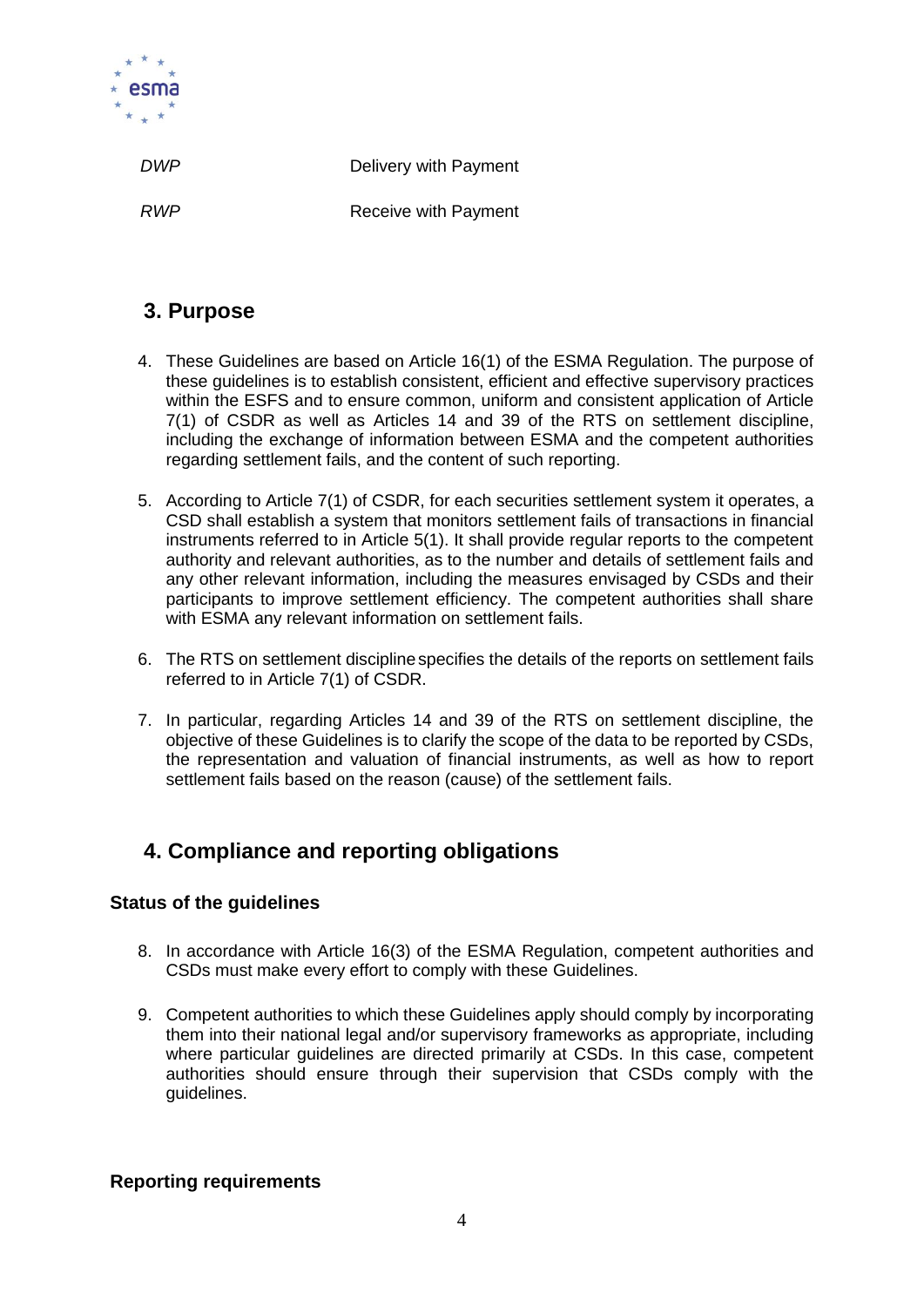

- 10. Within two months of the date of publication of the guidelines on ESMA's website in all EU official languages, competent authorities to which these Guidelines apply must notify ESMA whether they (i) comply, (ii) do not comply, but intend to comply, or (iii) do not comply and do not intend to comply with the guidelines.
- 11. In case of non-compliance, competent authorities must also notify ESMA within two months of the date of publication of the guidelines on ESMA's website in all EU official languages of their reasons for not complying with the guidelines.
- 12. A template for notifications is available on ESMA's website. Once the template has been filled in, it shall be transmitted to ESMA.
- 13. CSDs are not required to report whether they comply with these Guidelines.

# <span id="page-5-0"></span>**5. Guidelines on settlement fails reporting under Article 7 of CSDR**

#### **I. Scope of data to be reported by CSDs**

- 14. **Guideline 1:** When reporting to competent authorities and relevant authorities in accordance with Article 7(1) of CSDR, a CSD should send separate reports for each securities settlement system it operates, covering all financial instruments referred to in Article 5(1) of CSDR, recorded in the CSD, excluding shares that have the principal venue for the trading located in a third country.
- 15. In accordance with Article 7(13) of CSDR, CSDs should not include in the reports data regarding shares for which the principal venue for the trading is located in a third country. For the purpose of determining the location of the principal venue for the trading of shares in accordance with Article 16 of SSR, CSDs should use the List of Exempted Shares under the Short Selling Legal Framework<sup>10</sup> published by ESMA.
- 16. In order to report financial instruments in accordance with the categories referred to in Article 13(1)(c) of the RTS on settlement discipline, CSDs may use the Financial Instruments Reference Data System (FIRDS)<sup>11</sup> published by ESMA in accordance with Article 27 of MiFIR and Article 4 of MAR, and the ISIN ANNA Lookup Service<sup>12</sup> to obtain the CFI<sup>13</sup> codes. CSDs may use a mapping table with the CFI codes published by ECSDA for the purposes of CSDR implementation.
- 17. CSDs should report all settlement instructions that are in the scope of Article 7(1) of CSDR, irrespective of whether they relate to transactions that are executed on a trading venue or to OTC transactions.

*<sup>10</sup> [https://registers.esma.europa.eu/publication/searchRegister?core=esma\\_registers\\_mifid\\_shsexs](https://registers.esma.europa.eu/publication/searchRegister?core=esma_registers_mifid_shsexs)*

*<sup>11</sup> [https://registers.esma.europa.eu/publication/searchRegister?core=esma\\_registers\\_firds](https://registers.esma.europa.eu/publication/searchRegister?core=esma_registers_firds)*

*<sup>12</sup> <https://www.anna-web.org/standards/isin-iso-6166/> <sup>13</sup> Classification of Financial Instruments – ISO 10962*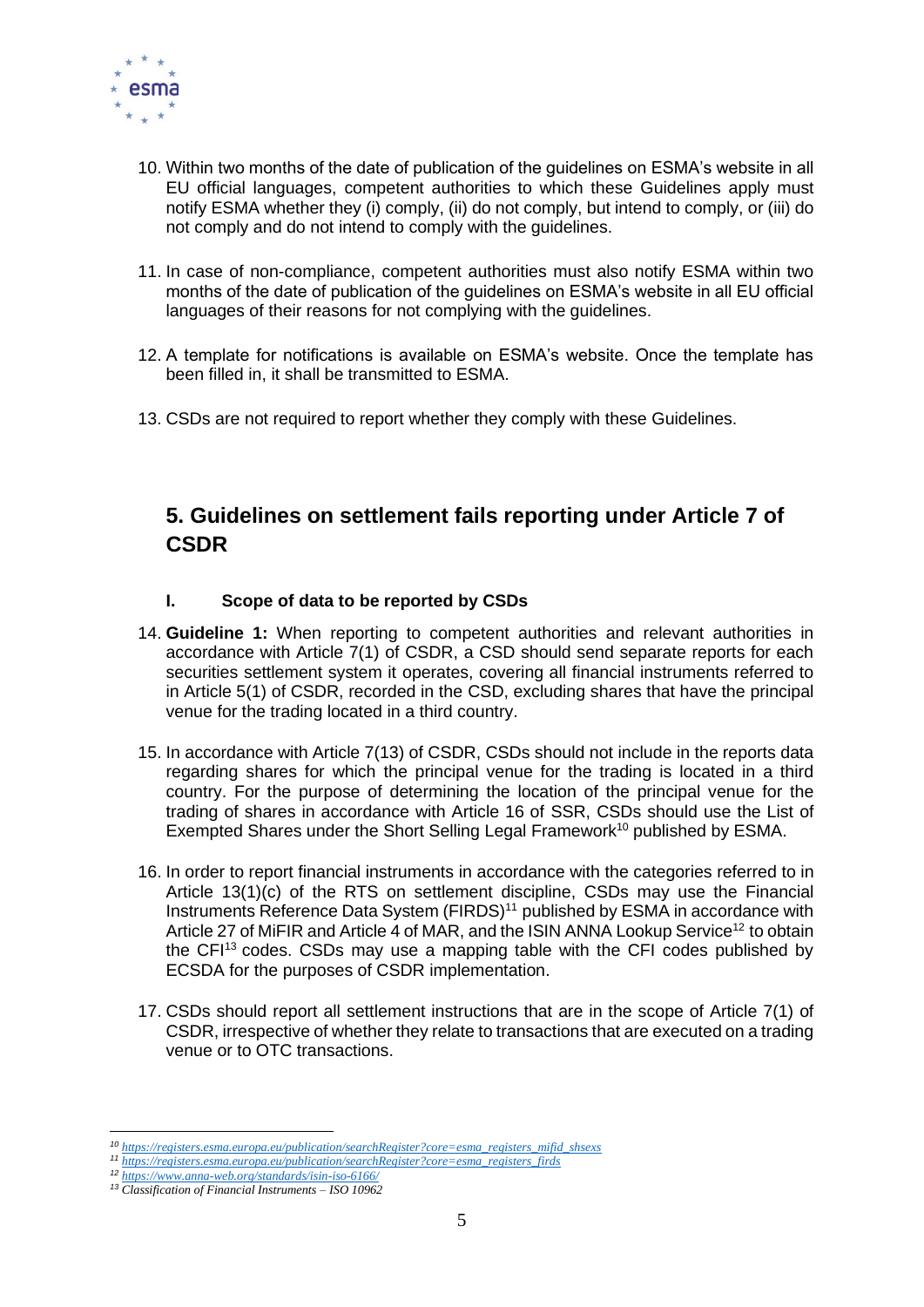

18. **Guideline 2:** For the purpose of the reports on settlement fails under Article 7(1) of CSDR, a CSD should take into account all matched settlement instructions entered into the securities settlement system it operates, as well the instructions referred to in point c) of Article 5(2) of the RTS on settlement discipline for which matching is not required.

#### **II. Data reporting parameters**

- 19. **Guideline 3:** The term 'volume' in respect of settlement instructions mentioned in the Annexes to the RTS on settlement discipline should be read as 'the number of settlement instructions'.
- 20. **Guideline 4:** The reports on settlement fails under Article 7(1) of CSDR as supplemented by Article 14 of the RTS on settlement discipline should include the number and value of settled instructions during the period covered by the reports, which can be calculated by deducting the number and value of settlement fails from the number and value of settlement instructions.
- 21. **Guideline 5:** Settlement instructions should be considered as 'failing settlement instructions' (and included in the data regarding 'settlement fails') from the moment when settlement on the intended settlement date (ISD) is no longer possible due to a lack of securities or cash and regardless of the underlying cause.
- 22. Settlement instructions (submitted by the relevant cut-off time) should be included in the data regarding 'settlement fails' if they are still pending after the relevant settlement cycle has been completed. The cut-off time is understood as the deadline set by a system operator for the acceptance of settlement instructions for a given settlement cycle, for the relevant settlement instructions, i.e. there could be different cut-off times for different settlement instructions.
- 23. If, during a period covered by a report, a settlement instruction fails to settle for several business days after the ISD, including in the case where the settlement instruction is cancelled after the relevant cut-off time, then it should be reported as "failed" by taking into account each business day when it fails to settle. It should be reported as "settled" if it is settled during the period covered by the report.
- 24. Settlement instructions that are cancelled before the relevant cut-off time should not be reported either in the 'total' or 'failed' categories (only for the day when the settlement instructions are cancelled and only for the part of the settlement instructions that is cancelled).
- 25. **Guideline 6:** The rate of settlement fails should be calculated by taking into account recurring settlement fails as well (i.e. settlement fails that last more than one business day).
- 26. For the aggregated figures included in the monthly reports as per Table 1 of Annex I to the RTS on settlement discipline, CSDs should take into account the sum of the number or of the value, respectively, of individual settlement instructions eligible for settlement on each business day of the month.
- 27. Please see the following example for the number of settlement instructions ("settlement instructions (SIs) entered" are shown for illustration purposes only). The settlement fails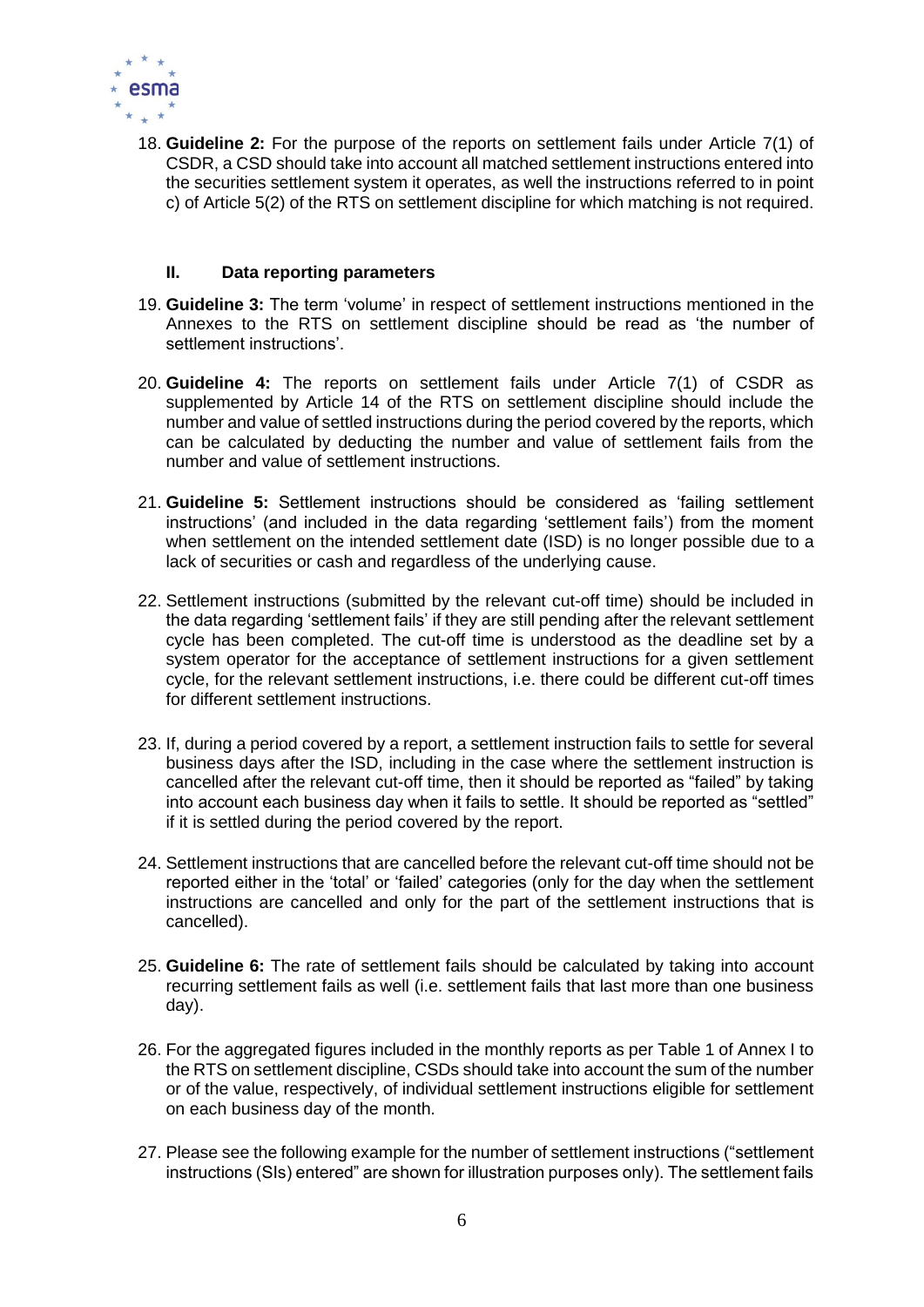

rate on a specific business day is calculated as follows: all failed SIs on a business day divided by the total SIs on a business day (settlement instructions may have an ISD equal to the current business day or previous business days).

|          | Settled and failed instructions (based on volume – number of instructions) |       |                |       |  |                |          |  |  |  |  |  |  |
|----------|----------------------------------------------------------------------------|-------|----------------|-------|--|----------------|----------|--|--|--|--|--|--|
|          |                                                                            |       | <b>Daily</b>   |       |  | <b>Monthly</b> |          |  |  |  |  |  |  |
|          | Day 1                                                                      | Day 2 | Day 3          | Day 4 |  | 4 days         |          |  |  |  |  |  |  |
| Settled  | 3                                                                          | 2     | 5              | 4     |  | 14             | Settled  |  |  |  |  |  |  |
| Failed   |                                                                            | 2     | 3              |       |  | 7              | Failed   |  |  |  |  |  |  |
| Total    | 4                                                                          | 4     | 8              | 5     |  | 21             | Total    |  |  |  |  |  |  |
| Rate of  | 25%                                                                        | 50%   | 35.50%         | 20%   |  | 33.33%         | Rate of  |  |  |  |  |  |  |
| fails    |                                                                            |       |                |       |  |                | fails    |  |  |  |  |  |  |
| SIs      | 4                                                                          | 3     | 6              | 2     |  | 15             | SIs      |  |  |  |  |  |  |
| entered  |                                                                            |       |                |       |  |                | entered  |  |  |  |  |  |  |
| SIs      | 0                                                                          |       | $\mathfrak{p}$ | 3     |  | 6              | SIs      |  |  |  |  |  |  |
| recycled |                                                                            |       |                |       |  |                | recycled |  |  |  |  |  |  |

- 28. **Guideline 7:** For the purpose of the reports on settlement fails under Article 7(1) of CSDR, a CSD should report a partially settled instruction as both failed and settled, as long as the settlement instruction is not fully settled.
- 29. Please see the following example to illustrate the proposed approach: DVP instruction with counter value 100€ partially settles for 50€ at ISD, 20€ at ISD+1 and 30€ to full settlement on ISD+3.

#### **Cumulative settlement amounts**

| HSD.   | $ISD+1$ | $ISD+2$ | $ISD+3$ |
|--------|---------|---------|---------|
| 50/100 | 70/100  | 70/100  | 100/100 |

Reporting logic:

**Volume (number)**: The settlement instruction is reported as failed as long as it is not fully settled, and as settled for each business day where the instruction settles, partially or fully.

**Value:** For each business day on which a settlement instruction is not fully settled, the partially settled value on that day is reported as settled, the remaining value to be settled is reported as failing.

|         | Reporting of the settled and failing part |         |         |         |  |            |         |         |         |  |  |  |  |  |
|---------|-------------------------------------------|---------|---------|---------|--|------------|---------|---------|---------|--|--|--|--|--|
|         |                                           |         | Volume  |         |  | Value      |         |         |         |  |  |  |  |  |
|         | <b>ISD</b>                                | $ISD+1$ | $ISD+2$ | $ISD+3$ |  | <b>ISD</b> | $ISD+1$ | $ISD+2$ | $ISD+3$ |  |  |  |  |  |
|         | 50/100                                    | 70/100  | 70/100  | 100/100 |  | 50/100     | 70/100  | 70/100  | 100/100 |  |  |  |  |  |
| Settled |                                           |         |         |         |  | 50         | 20      |         | 30      |  |  |  |  |  |
| Failed  |                                           |         |         | 0       |  | 50         | 30      | 30      |         |  |  |  |  |  |
| Total   | 2                                         | 2       |         |         |  | 100        | 50      | 30      | 30      |  |  |  |  |  |
| Rate of | 50%                                       | 50%     | 100%    | 0%      |  | 50%        | 60%     | 100%    | 0%      |  |  |  |  |  |
| fails   |                                           |         |         |         |  |            |         |         |         |  |  |  |  |  |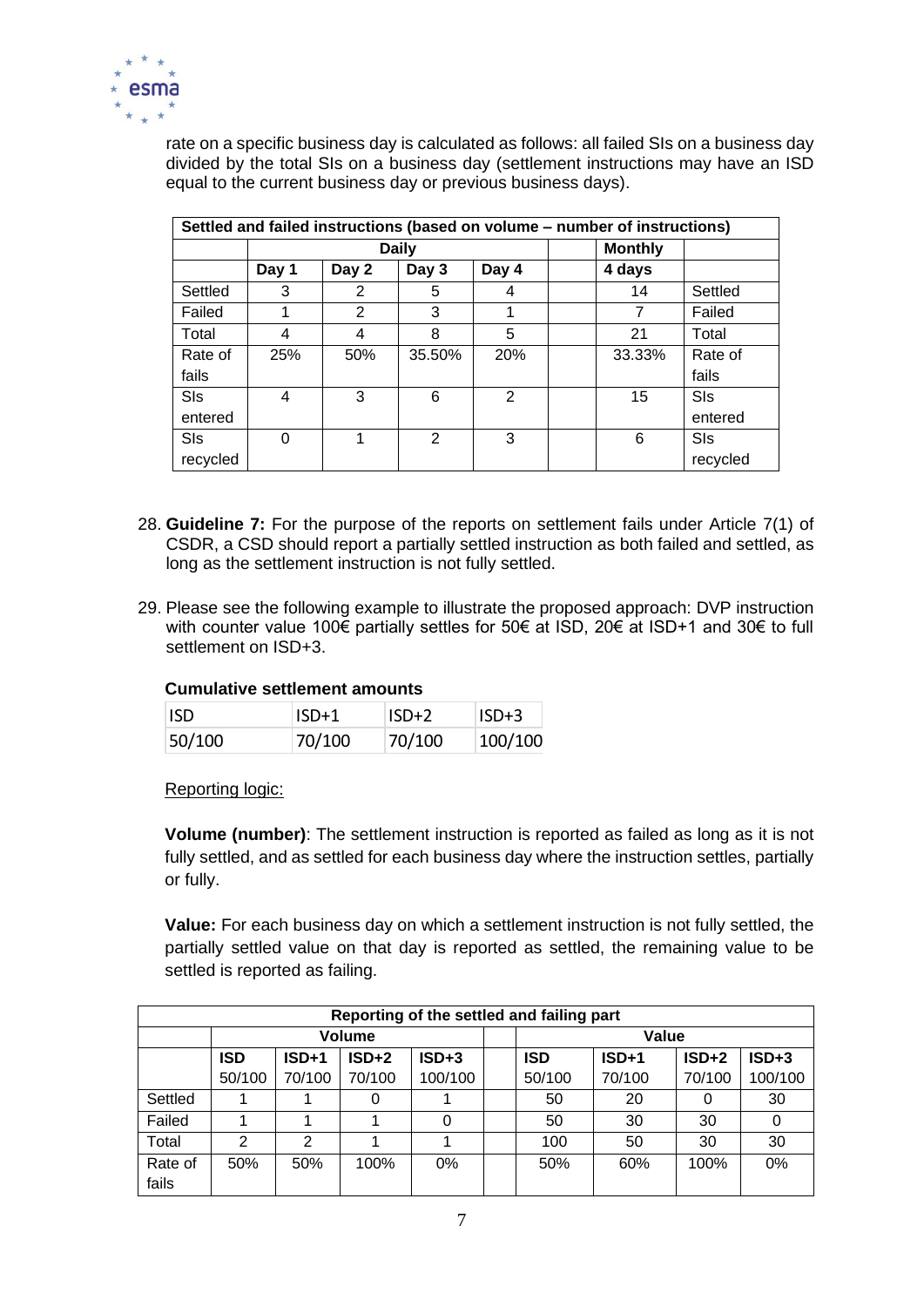

- 30. **Guideline 8:** CSDs should report late matching instructions as settlement fails for each business day as from the ISD.
- 31. Please see the following example: a DVP instruction with counter value 100€ matches on ISD+3 and settles intraday (the late matching fail is reflected as if it had been entered on ISD, for both monthly and daily breakdowns, in accordance with Tables 1 and 2 of Annex I to the RTS on settlement discipline).

|                    |            |       | Reporting as settled and failed for previous settlement days |       |     |               |         |       |         |     |
|--------------------|------------|-------|--------------------------------------------------------------|-------|-----|---------------|---------|-------|---------|-----|
|                    |            |       | Volume                                                       |       |     |               |         |       |         |     |
|                    |            |       |                                                              |       |     |               |         |       |         |     |
|                    | <b>ISD</b> | ISD+1 | $ISD+2$                                                      | ISD+3 |     | <b>ISD</b>    | $ISD+1$ | ISD+2 | $ISD+3$ |     |
| Settled            |            |       |                                                              |       |     |               |         |       | 100     |     |
| Failed             |            |       |                                                              |       |     | 100           | 100     | 100   |         |     |
| Total              |            |       |                                                              |       |     | 100           | 100     | 100   | 100     |     |
|                    |            |       | Monthly Volume                                               |       |     | Monthly Value |         |       |         |     |
| Settled            |            |       |                                                              |       |     |               |         |       |         | 100 |
| Failed             |            |       |                                                              |       | 3   |               |         |       |         | 300 |
| Total              |            |       |                                                              |       | 4   |               |         |       |         | 400 |
| <b>Failed rate</b> |            |       |                                                              |       | 75% |               |         |       |         | 75% |

- 32. If there are significant discrepancies between the annual report and the aggregated figures in the monthly reports, CSDs should verify the reasons for the discrepancies and should resubmit the corrected reports.
- 33. **Guideline 9:** CSDs should capture the value of all settlement instructions, whereby each settlement instruction represents the value of either its securities component or its cash component.
- 34. Please see Annex I for more details on the method for the valuation and representation of settlement instructions which should be used by CSDs.
- 35. **Guideline 10:** For the purpose of the daily data referred to in Table 2 of Annex I to the RTS on settlement discipline (Table 2), in order to distinguish between settlement fails due to "failure to deliver securities" and those due to "failure to deliver cash", CSDs should take into account the reason (cause) of each settlement fail, in the format referred to in Guideline 17.
- 36. The volume and value of all settlement instructions should be reported as "Total Instructions" both under "failure to deliver securities" and "failure to deliver cash".
- 37. The volume and value of all settlement instructions which are settled should be reported as "Settled Instructions" both under "failure to deliver securities" and "failure to deliver cash".
- 38. On the contrary, the volume and value of all settlement instructions which are not settled should only be reported as "Settlement fails" in the relevant section ("failure to deliver cash" and "failure to deliver securities"), depending on the reason (cause) of each settlement fail.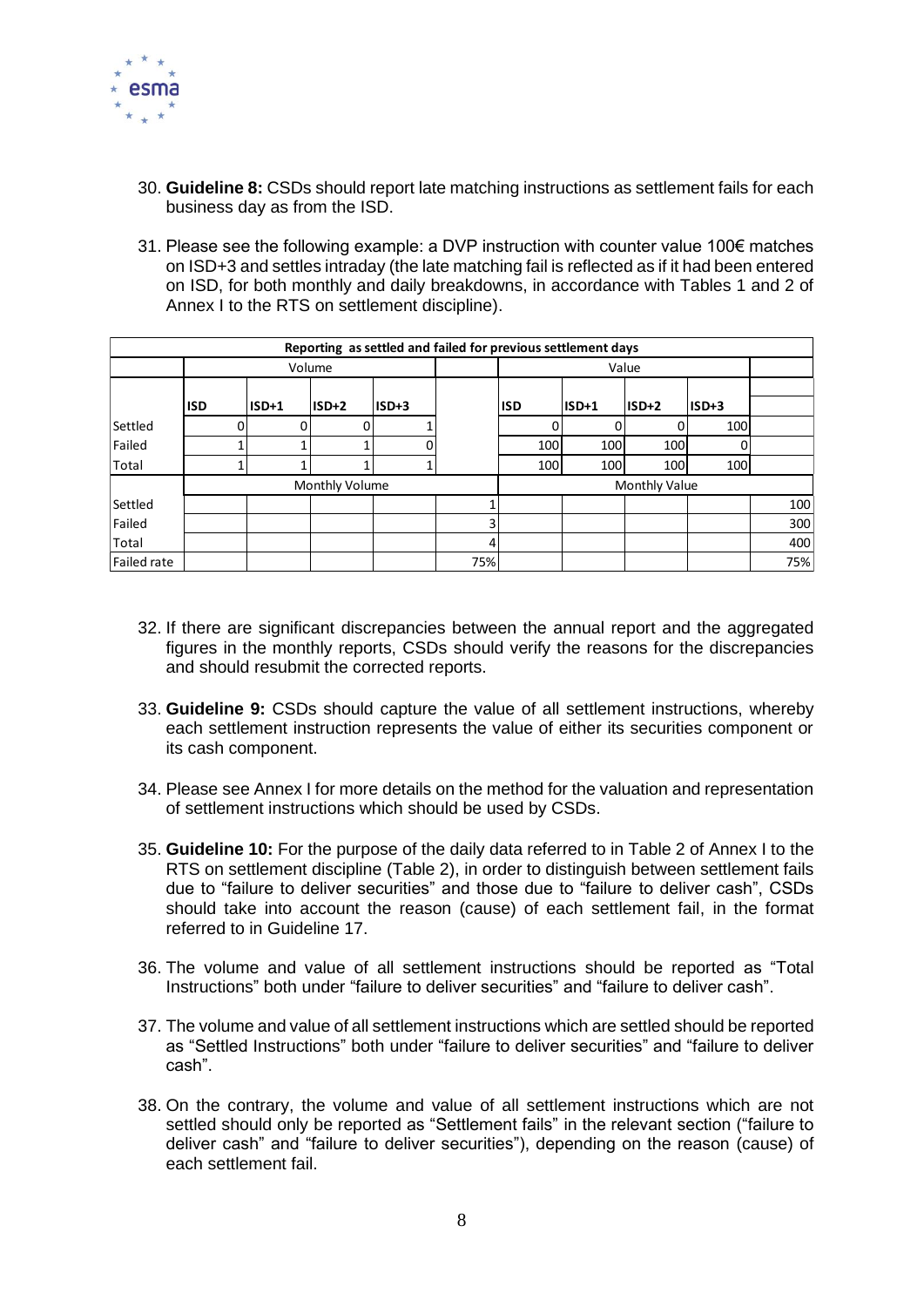

- 39. A CSD should check the securities leg first and, if there is a settlement fail, no further checks on the cash leg would need to be performed.
- 40. Regarding **DVP/RVP settlement instructions** which are not settled, if there is a settlement fail because of the failure to deliver securities (including where the DVP instruction is on hold), both DVP/RVP settlement instructions should be reported in the section "failure to deliver securities". The same applies in case of late matching, where the (securities) delivering participant has matched the pair of corresponding settlement instructions last.
- 41. If there is a settlement fail because of the failure to deliver cash (including where the RVP instruction is on hold), both settlement instructions should be reported in the section "failure to deliver cash". The same applies in case of late matching, where the (cash) delivering participant has matched the pair of corresponding settlement instructions last.
- 42. If both DVP/RVP settlement instructions are on hold and in case of late matching instructions that are entered into the system as already matched, one settlement instruction should be reported in the section "failure to deliver securities" and one settlement instruction should be reported in the section "failure to deliver cash".
- 43. Regarding **DWP/RWP settlement instructions** which are not settled, if there is a settlement fail because of the failure to deliver securities, both settlement instructions should be reported in the section "failure to deliver securities".
- 44. If there is a settlement fail because of the failure to deliver cash, both DWP/RWP settlement instructions should be reported in the section "failure to deliver cash".
- 45. If one or both DWP/RWP settlement instructions is/are on hold, one settlement instruction should be reported in the section "failure to deliver securities" and one settlement instruction should be reported in the section "failure to deliver cash". The same applies in case of late matching, independently of the participant that has matched the pair of corresponding settlement instructions last.
- 46. Where settlement fails refer to **DPFOD/CPFOD settlement instructions**, including where the settlement instructions are on hold, both settlement instructions should be reported in the section "failure to deliver cash". The same applies in case of late matching, independently of the participant that has matched the pair of corresponding settlement instructions last.
- 47. Where settlement fails refer to **DFP/RFP settlement instructions**, including where the settlement instructions are on hold, both settlement instructions should be reported in the section "failure to deliver securities. The same applies in case of late matching, independently of the participant that has matched the pair of corresponding settlement instructions last.
- 48. For more details on how to report settlement fails for the different types of settlement instructions, please see the examples included in Annex II.
- 49. **Guideline 11**: The average duration of settlement fails to be reported by CSDs in accordance with line 41 of Table 1 of the Annex I to the RTS on settlement discipline (the difference between actual settlement date and intended settlement date, weighted for the value of the settlement fail) should be calculated as follows: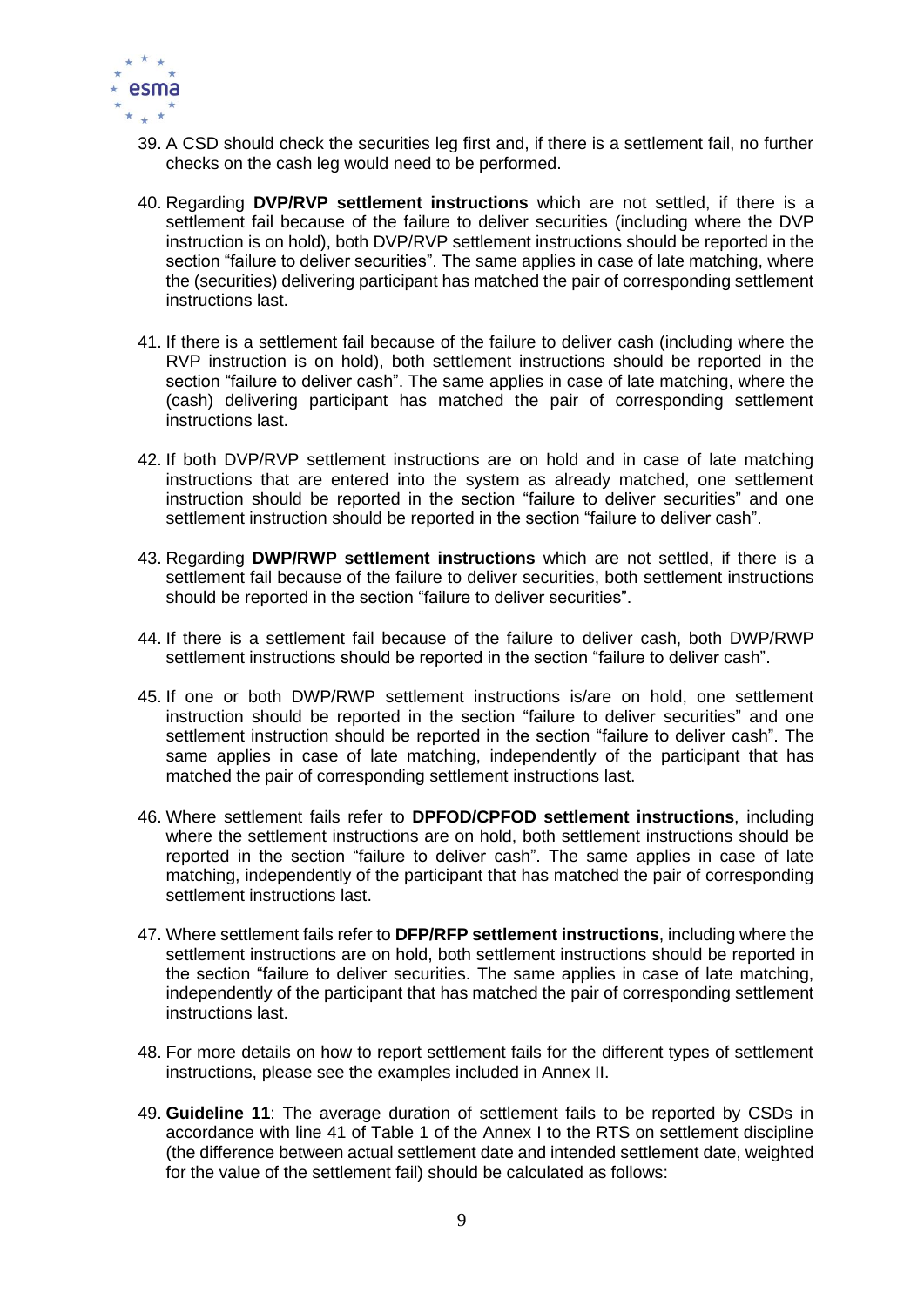

The sum of the values of all settlement fails reported in the current reporting period (whether or not the ISD falls in the same reporting period) divided by the sum of the values of settlement fails on ISD reported in the current reporting period (the ISD falls in the same reporting period).

Please see the example in Annex III.

- 50. **Guideline 12:** The monthly reports on settlement fails referred to in Article 14(1) of the RTS on settlement discipline should include only the business days of the respective month.
- 51. **Guideline 13**: In accordance with Article 14(1) of the RTS on settlement discipline, all values included in the reports on settlement fails referred to therein should be provided in EUR.
- 52. For the data per currency in which the settlement instructions are denominated which has to be included in the monthly reports as per Table 1 of Annex I to the RTS on settlement discipline, CSDs should provide the values in EUR, while specifying the original currencies.

Please see the following example regarding item 22 of Table 1 of Annex I to RTS on settlement discipline:

*Value of settlement instructions per currency in which the settlement instructions are denominated during the period covered by the report* -> "**Currency = USD, Value = 500,000"** means that the value of settlement instructions denominated in USD was 500,000 EUR.

- 53. **Guideline 14:** The top 10 direct participants with the highest rates of settlement fails and the top 20 ISINs that are the object of settlement fails (as mentioned in fields 17- 18 and 37-38, respectively, of Table 1 of Annex I to the RTS on settlement discipline), should be listed starting with the highest rate of settlement fails.
- 54. In order to determine the ranking (according to the rates of settlement fails based on the value and the number of settlement fails), CSDs should be able to use more than two decimals (even though, for reporting purposes, CSDs need to report the rates of settlement fails as percentages with up to 2 decimal places). In case of a tie in the 20th or 10th rank, more than 20 or 10 entries would be reported, respectively.

Please see the following example:

- 1 Participant A
- 2 Participant B
- 3 Participant C
- 4 Participant D
- … 10 – Participant X
- 11 Participant Y

(Participants X and Y are tied for the 10th rank, therefore they should both be reported; in order to determine which should be reported as being ranked 10th and which should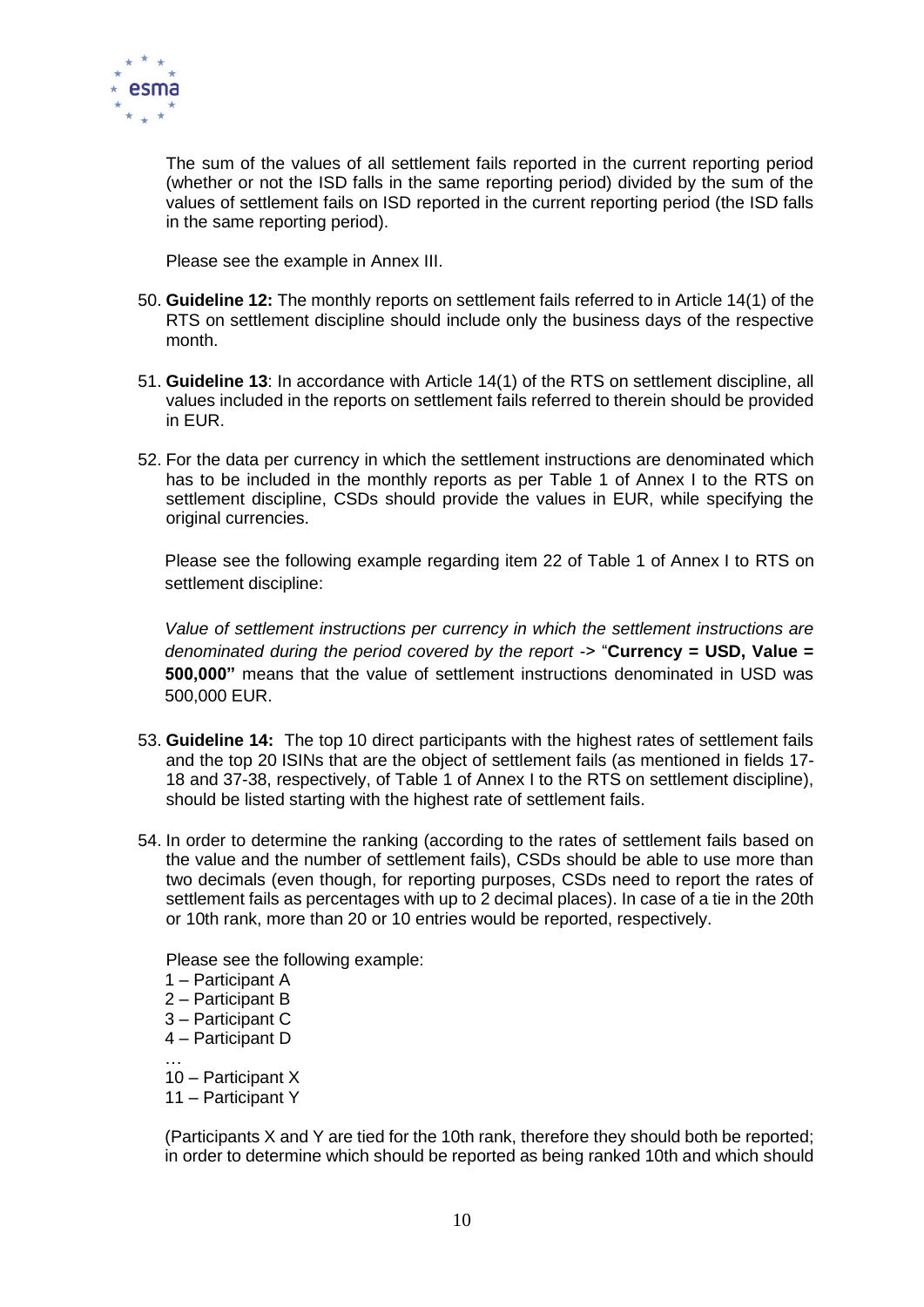

be reported as being ranked 11th, the alphabetical order of the participants' names may be used.)

- 55. **Guideline 15:** CSDs should send data regarding the number and value of cash penalties (as mentioned in fields 39 and 40 of Table 1 of Annex I to the RTS on settlement discipline) in relation to penalties processed (i.e. collected and distributed) during the reporting month covering the previous month.
- 56. The number of cash penalties to be reported should reflect the number of settlement instructions referring to failing participants.

Please see the example below:

There are the following settlement fails: 2 DVP instructions to deliver 50 securities and receive 100 EUR, and 2 corresponding RVP instructions to receive 50 securities and pay 100 EUR. Each pair of settlement instructions (DVP/RVP) fails for the inability of the participant(s) to deliver securities. The number of penalties reported should be 2 (the 2 DVP instructions to deliver 50 securities and receive 100 EUR).

57. **Guideline 16:** These Guidelines should also apply for the purpose of determining participants considered as consistently and systematically failing to deliver in a security settlement system, as referred to in Article 7(9) of CSDR and in Article 39 of the RTS on settlement discipline.

#### **III. Process for the submission of settlement fails reports**

- 58. **Guideline 17:** Competent authorities should send ESMA all reports they receive from the CSDs in their jurisdiction in accordance with Article 7(1) of CSDR as supplemented by Article 14 of the RTS on settlement discipline.
- 59. Competent authorities should ensure that CSDs submit the monthly and annual reports in accordance with Article 7(1) of CSDR and Article 14 of the RTS on settlement discipline in an XML format and using the templates developed in accordance with the ISO 20022 methodology, agreed and communicated by ESMA to the competent authorities, which should then be used by competent authorities when submitting the data to ESMA.
- 60. Following the validation checks performed by the ESMA dedicated IT system, such as data transmission validation rules (e.g. not corrupted file), data format validation rules (e.g. abides to the ISO-20022 XSD schema), and data content validation rules, competent authorities will receive a feedback file confirming reception or notifying of validation errors.
- 61. In case of validation errors notified by ESMA, competent authorities should check the data with the CSDs and should provide feedback to ESMA. If necessary, competent authorities should resubmit the corrected data to ESMA.
- 62. In accordance with Article 14(1) of the RTS on settlement discipline, CSDs shall send monthly reports on settlement fails to their competent authoritties and relevant authorities by close of business on the fifth business day of the following month. Competent authorities should submit the respective reports to ESMA as soon as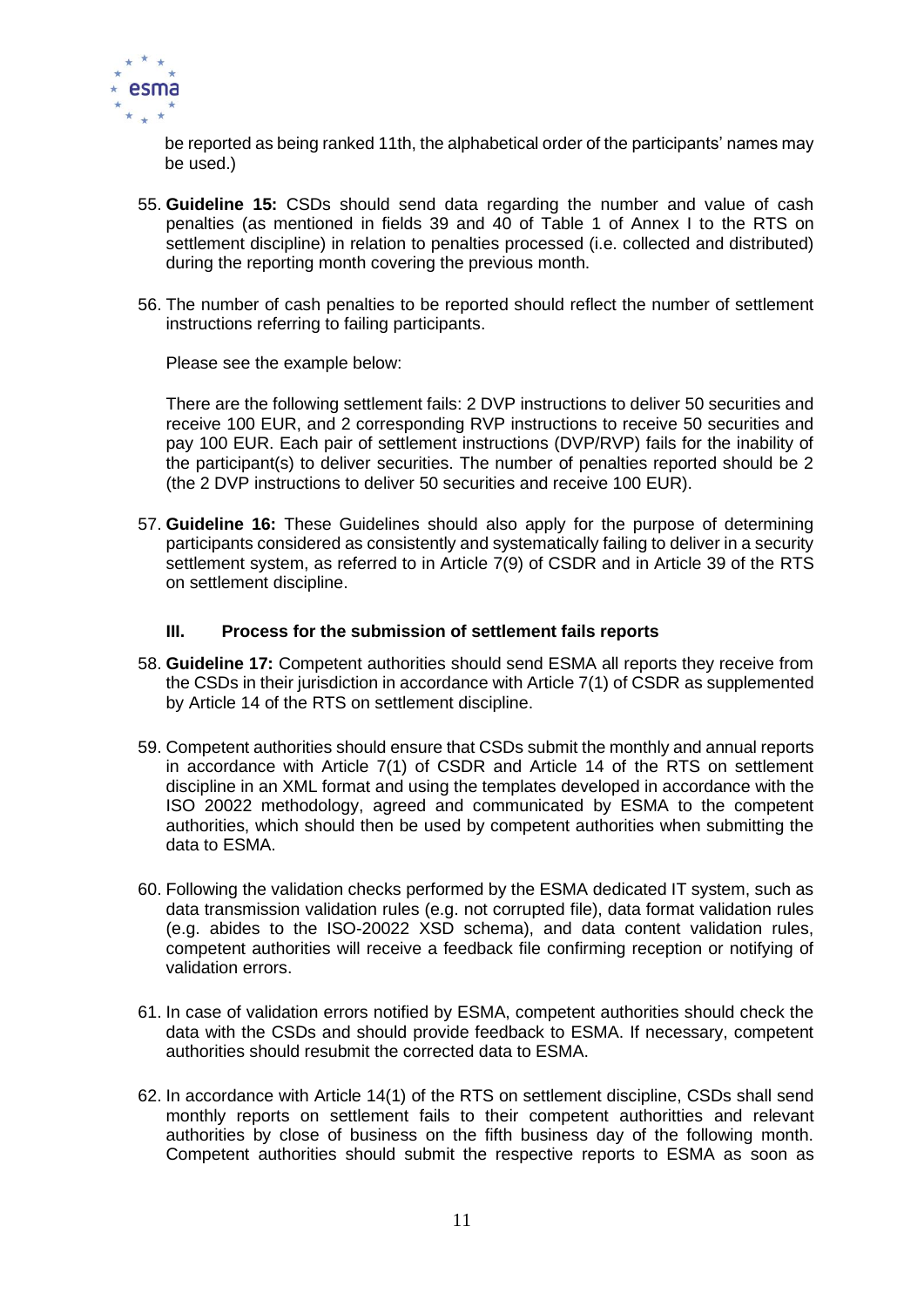

possible after having received them, but no later than the tenth business day of the month.

- 63. The first monthly reports to be sent by CSDs should cover the month including the date of the entry into force of the RTS on settlement discipline (e.g. if the entry into force is on 1 February, then the first monthly report should be sent by CSDs by close of business on the fifth business day in March, covering data for the month of February).
- 64. In accordance with Article 14(2) of the RTS on settlement discipline, by 20 January of each year, CSDs shall send annual reports on settlememt fails, including the measures planned or taken by CSDs and their participants to improve the settlement efficiency of the security settlement systems they operate. Competent authorities should submit the respective reports to ESMA as soon as possible after having received them, but no later than 31 January of each year.
- 65. The first annual reports to be sent by CSDs should cover the year including the date of the entry into force of the RTS on settlement discipline (e.g. if the entry into force is on 1 February, then the first annual report should be sent by CSDs by 20 January of the following year, covering data for the previous year starting from the entry into force of the RTS on settlement discipline).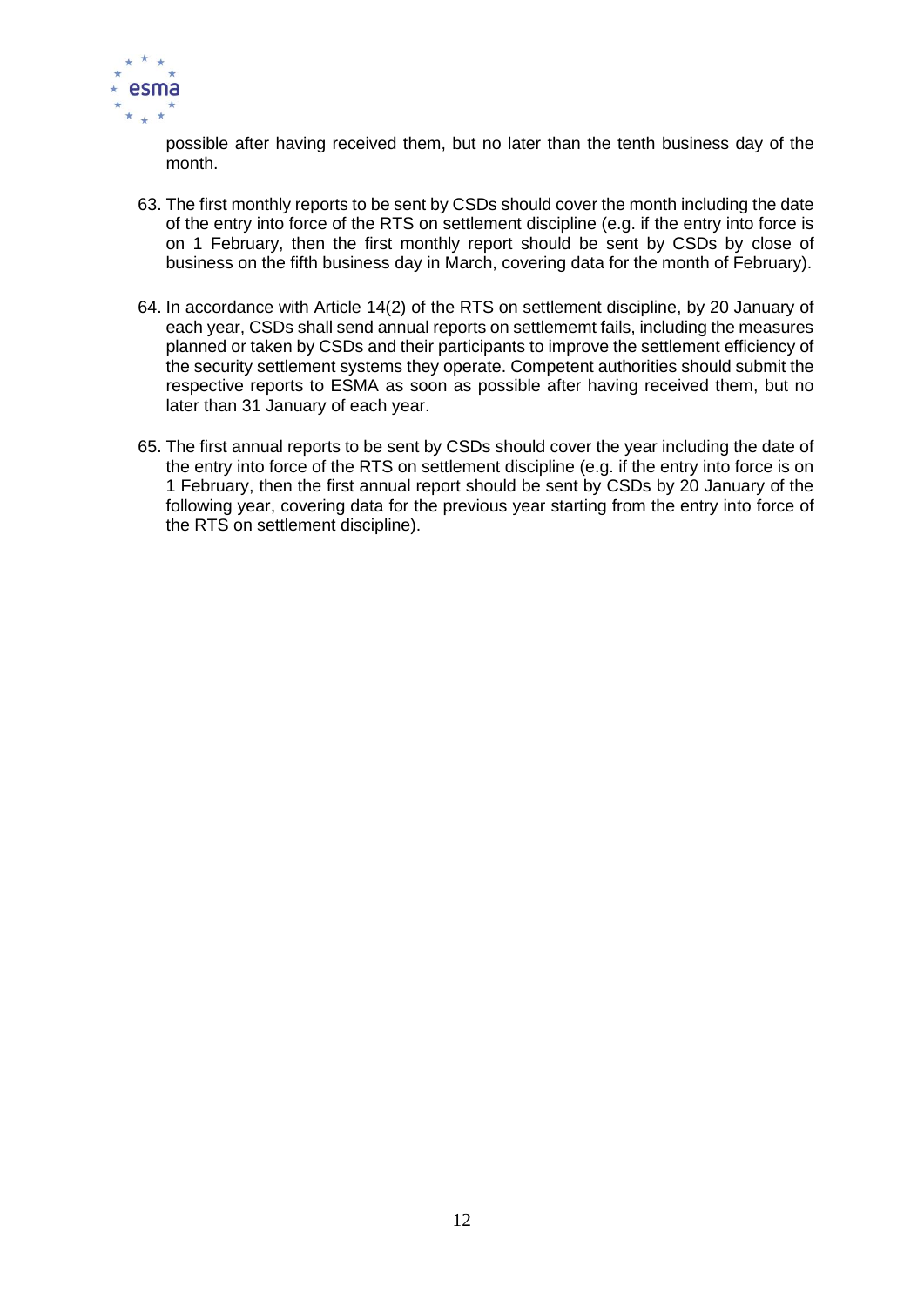

# <span id="page-13-0"></span>**Annex I – Method for the valuation and representation of settlement instructions (SIs)**

#### **SIs represent the value of all SIs (one single component per SI)**

| <b>Instruction type</b> | <b>Representation / Valuation</b>                                                                                                                               |  |  |  |  |  |  |  |
|-------------------------|-----------------------------------------------------------------------------------------------------------------------------------------------------------------|--|--|--|--|--|--|--|
|                         | There is a securities component and a cash component for each pair of SIs                                                                                       |  |  |  |  |  |  |  |
|                         | The securities component can be conventionally associated to the DVP SI, while<br>the cash component can be conventionally associated to the RVP SI             |  |  |  |  |  |  |  |
| <b>DVP/RVP</b>          | Each SI is valued as the settlement amount of the SI itself $(*)$                                                                                               |  |  |  |  |  |  |  |
|                         | Each pair of SIs is represented as twice the settlement amount of each SI                                                                                       |  |  |  |  |  |  |  |
|                         | All DVP and RVP SIs should be considered under the SFR regime and each<br>SI should be valued as the settlement amount of the SI itself                         |  |  |  |  |  |  |  |
|                         | There is a securities component and a cash component for each pair of SIs                                                                                       |  |  |  |  |  |  |  |
| DWP/RWP                 | The securities component can be conventionally associated to the DWP SI, while<br>the cash component can be conventionally associated to the RWP SI             |  |  |  |  |  |  |  |
|                         | Each SI is valued as the settlement amount of the SI itself                                                                                                     |  |  |  |  |  |  |  |
|                         | Each pair of SIs is represented as twice the settlement amount of each SI                                                                                       |  |  |  |  |  |  |  |
|                         | All DWP and RWP SIs should be considered under the SFR regime and<br>each SI should be valued as the settlement amount of the SI itself                         |  |  |  |  |  |  |  |
|                         | Each SI is valued as the settlement amount of the SI itself                                                                                                     |  |  |  |  |  |  |  |
| DPFOD/CPFOD             | Each pair of SIs is represented as twice the settlement amount of each SI                                                                                       |  |  |  |  |  |  |  |
|                         | All DPFOD and CPFOD SIs should be considered under the SFR regime<br>and each SI should be valued as the settlement amount of the SI itself                     |  |  |  |  |  |  |  |
|                         | Each SI is valued as the market value of the securities to be delivered/received<br>$(**)$                                                                      |  |  |  |  |  |  |  |
| DFP/RFP                 | Each pair of SIs is represented as twice the market value of the securities to be<br>delivered/received                                                         |  |  |  |  |  |  |  |
|                         | All DFP and RFP SIs should be considered under the SFR regime and each<br>SI should be valued as the market value of the securities to be<br>delivered/received |  |  |  |  |  |  |  |

 $(*)$  Article 14(4)(a) of the RTS on settlement discipline

 $(**)$  Article 14(4)(b) the RTS on settlement discipline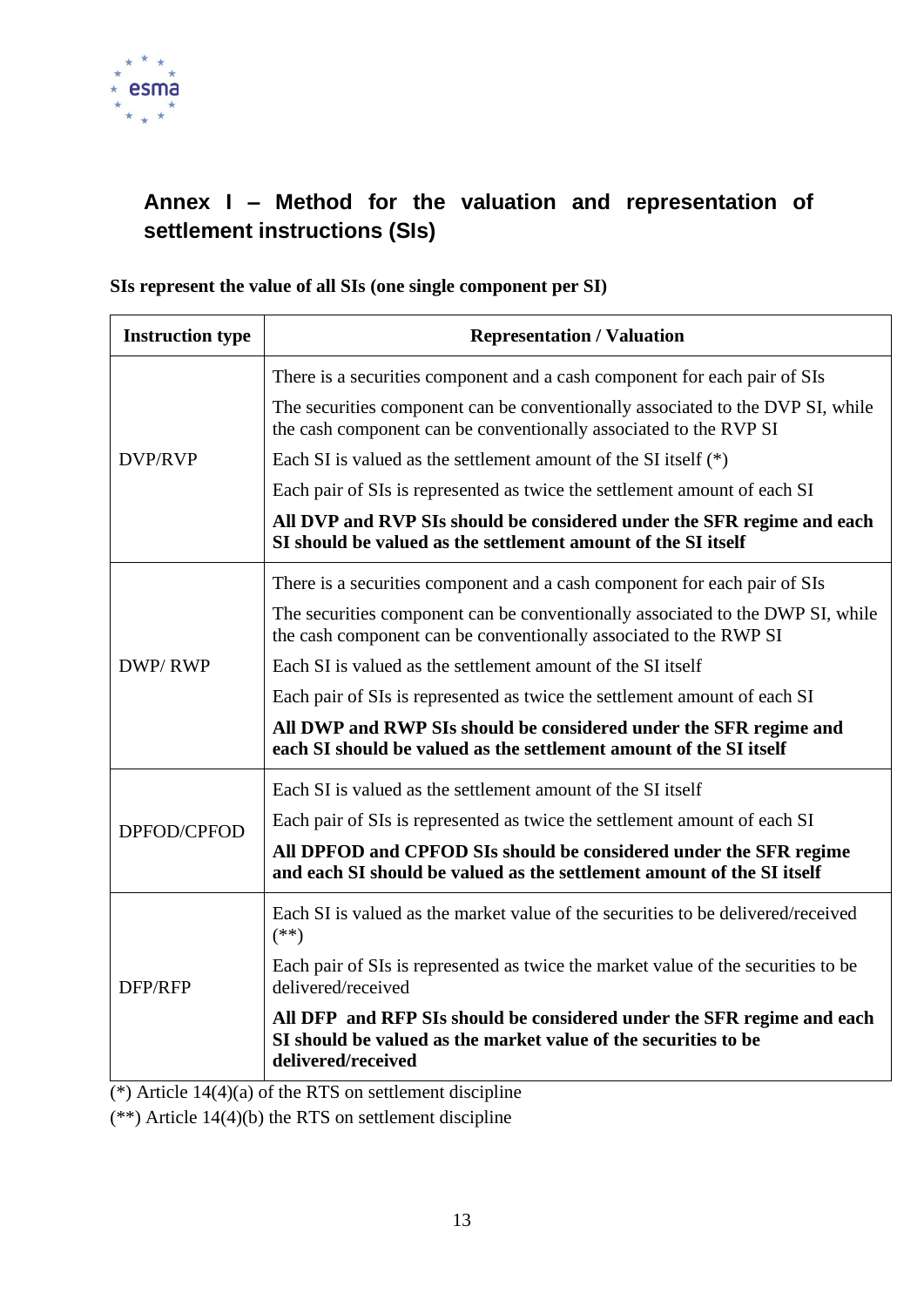



# <span id="page-14-0"></span>**Annex II – Examples of reporting settlement fails based on the reason of the settlement fail**

#### **1) DVP/RVP Settlement Instructions (SIs)**

**The value** of a pair of DVP/ RVP SIs should be reported as follows:

- a) Twice the settlement amount of a SI, in the "total instructions"
- b) In case of a settlement fail:
	- i) twice the settlement amount of a SI, in the section "failure to deliver securities" (if the reason for the settlement fail is failure to deliver securities) or
	- ii) twice the settlement amount of a SI, in the section "failure to deliver cash" (if the reason for the settlement fail is failure to deliver cash) or
- c) In case of SIs put on hold by both participants:
	- i) the settlement amount of a SI, in the section "failure to deliver securities" and
	- ii) the settlement amount of a SI, in the section "failure to deliver cash"

**The volume (number)** of a pair of DVP/ RVP SIs should be reported as follows:

- a) 2 SIs, in the "total instructions"
- b) In case of a settlement fail:
	- i) 2 SIs, in the section "failure to deliver securities" (if the reason for the settlement fail is failure to deliver securities) or
	- ii) 2 SIs, in the section "failure to deliver cash" (if the reason for the settlement fail is failure to deliver cash) or
- c) In case of SIs put on hold by both participants:
	- i) 1 SI, in the section "failure to deliver securities" and
	- ii) 1 SI, in the section "failure to deliver cash"

#### *Examples:* <sup>14</sup>

- $\checkmark$  1 DVP instruction to deliver 50 securities and receive 100 EUR, and corresponding RVP instruction to receive 50 securities and pay 100 EUR
- $\checkmark$  Total number of DVP/RVP SIs = 10 (5 DVP and 5 RVP)
- $\checkmark$  Total value of securities for DVP/RVP SIs = 1,000 EUR (based on the settlement amount of the cash leg)
- ✓ *Settlement fails:* 1 DVP instruction to deliver 50 securities and receive 100 EUR, and corresponding RVP instruction to receive 50 securities and pay 100 EUR (2 settlement instructions for a value of 100 EUR each)
	- a) settlement fail due to failure to deliver securities
	- b) settlement fail due to failure to deliver cash
	- c) settlement fail due to SIs being put on hold by both participants (settlement fail due to failure to deliver securities and failure to deliver cash)

#### **2) DWP/RWP SIs**

**The value** of a pair of DWP/ RWP SIs should be reported as follows:

a) Twice the settlement amount of a SI, in the "total instructions"

*<sup>14</sup> For the purpose of this example, we assume all DVP/RVP SIs have the same value. The same applies for the examples for the other types of SIs.*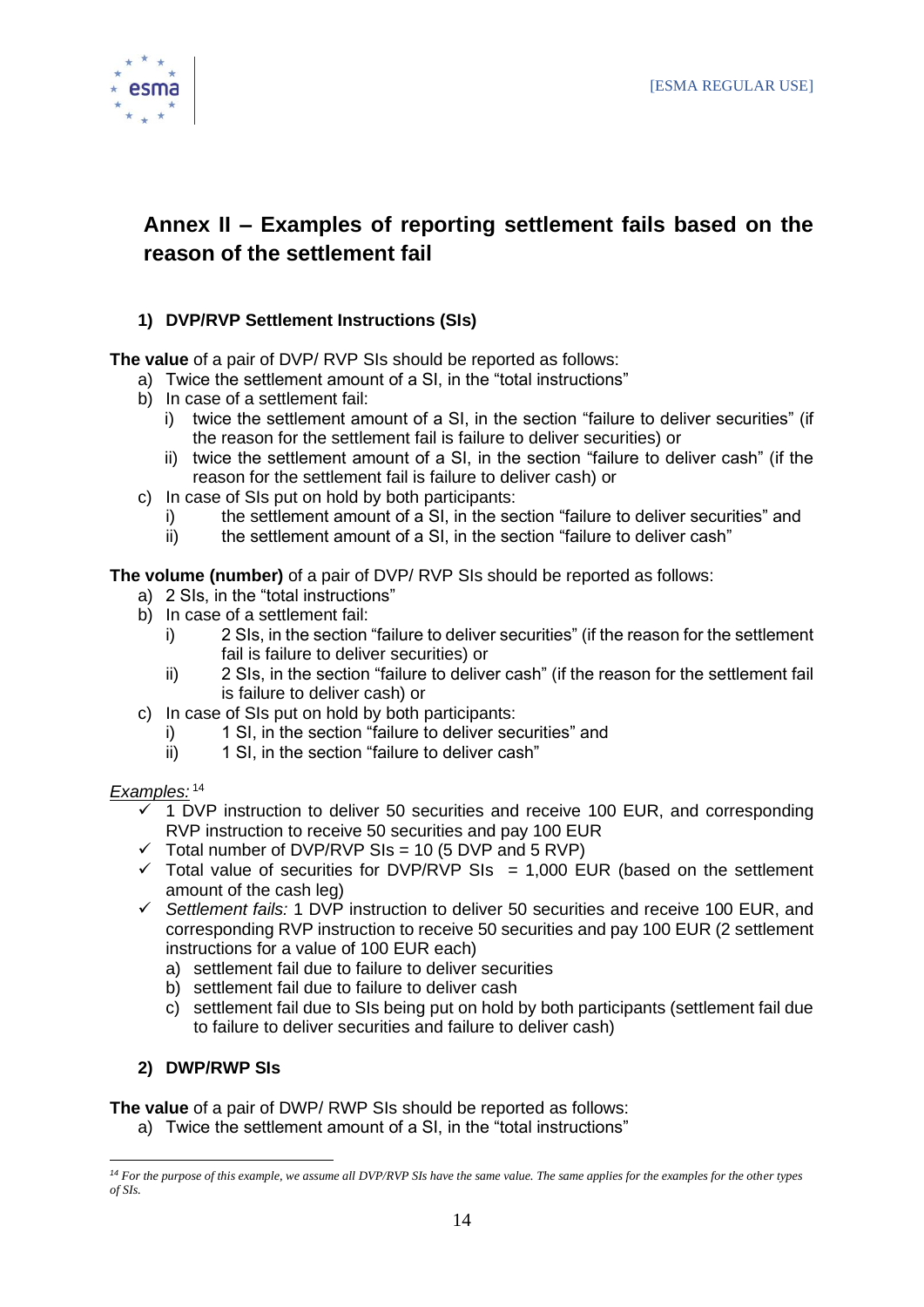

- b) In case of a settlement fail:
	- i) twice the settlement amount of a SI, in the section "failure to deliver securities" (if the reason for the settlement fail is failure to deliver securities) or
	- ii) twice the settlement amount of a SI, in the section "failure to deliver cash" (if the reason for the settlement fail is failure to deliver cash)
- c) In case of SIs put on hold by one or both participants:
	- i) the settlement amount of a SI, in the section "failure to deliver securities", and
		- ii) the settlement amount of a SI, in the section "failure to deliver cash"

**The number (volume)** of a pair of DWP/ RWP SIs should be reported as follows:

- a) 2 SIs, in the "total instructions"
- b) In case of a settlement fail:
	- i) 2 SIs, in the section "failure to deliver securities" (if the reason for the settlement fail is failure to deliver securities) or
	- ii) 2 SIs, in the section "failure to deliver cash" (if the reason for the settlement fail is failure to deliver cash)
- c) In case of SIs put on hold by one or both participants:
	- i) 1 SI, in the section "failure to deliver securities", and
	- ii) 1 SI, in the section "failure to deliver cash"

#### *Examples:*

- $\checkmark$  1 DWP instruction to deliver 50 securities and 100 EUR, and corresponding RWP instruction to receive 50 securities and 100 EUR
- $\checkmark$  Total number of DWP/RWP SIs = 10 (5 DWP and 5 RWP)
- $\checkmark$  Total value of securities for DWP/RWP SIs = 1000 EUR (based on the settlement amount)
- ✓ *Settlement fails:* 1 DWP instruction to deliver 50 securities and 100 EUR, and corresponding RWP instruction to receive 50 securities and 100 EUR
	- a) settlement fail due to failure to deliver securities
	- b) settlement fail due to failure to deliver cash
	- c) settlement fail due to SIs being put on hold by one or both participants (settlement fail due to failure to deliver securities and settlement fail due to failure to deliver cash)

#### **3) DPFOD/CPFOD SIs**

**The value** of a pair of DPFOD/CPFOD SIs should be reported as follows:

- a) Twice the settlement amount of a SI, in the "total instructions"
- b) In case of a settlement fail (including in the case of SIs put on hold by one or both participants): twice the settlement amount of a SI, in the section "failure to deliver cash"

**The number (volume)** of a pair of DPFOD/CPFOD SIs should be reported as follows:

- a) 2 SIs, in the "total instructions"
- b) In case of a settlement fail (including in the case of SIs put on hold by one or both participants): 2 SI, in the section "failure to deliver cash"

#### *Examples:*

- $\checkmark$  1 DPFOD instruction to deliver 100 EUR, and corresponding CPFOD instruction to receive 100 EUR
- $\checkmark$  Total number of DPFOD/CPFOD SIs = 10 (5 DPFOD and 5 CPFOD)
- $\checkmark$  Total value of securities for DPFOD/CPFOD SIs = 1,000 EUR (based on the settlement amount)
- ✓ *Settlement fails:* 1 DPFOD instruction to deliver 100 EUR, and corresponding CPFOD instruction to receive 100 EUR (2 settlement instructions for a value of 100 each)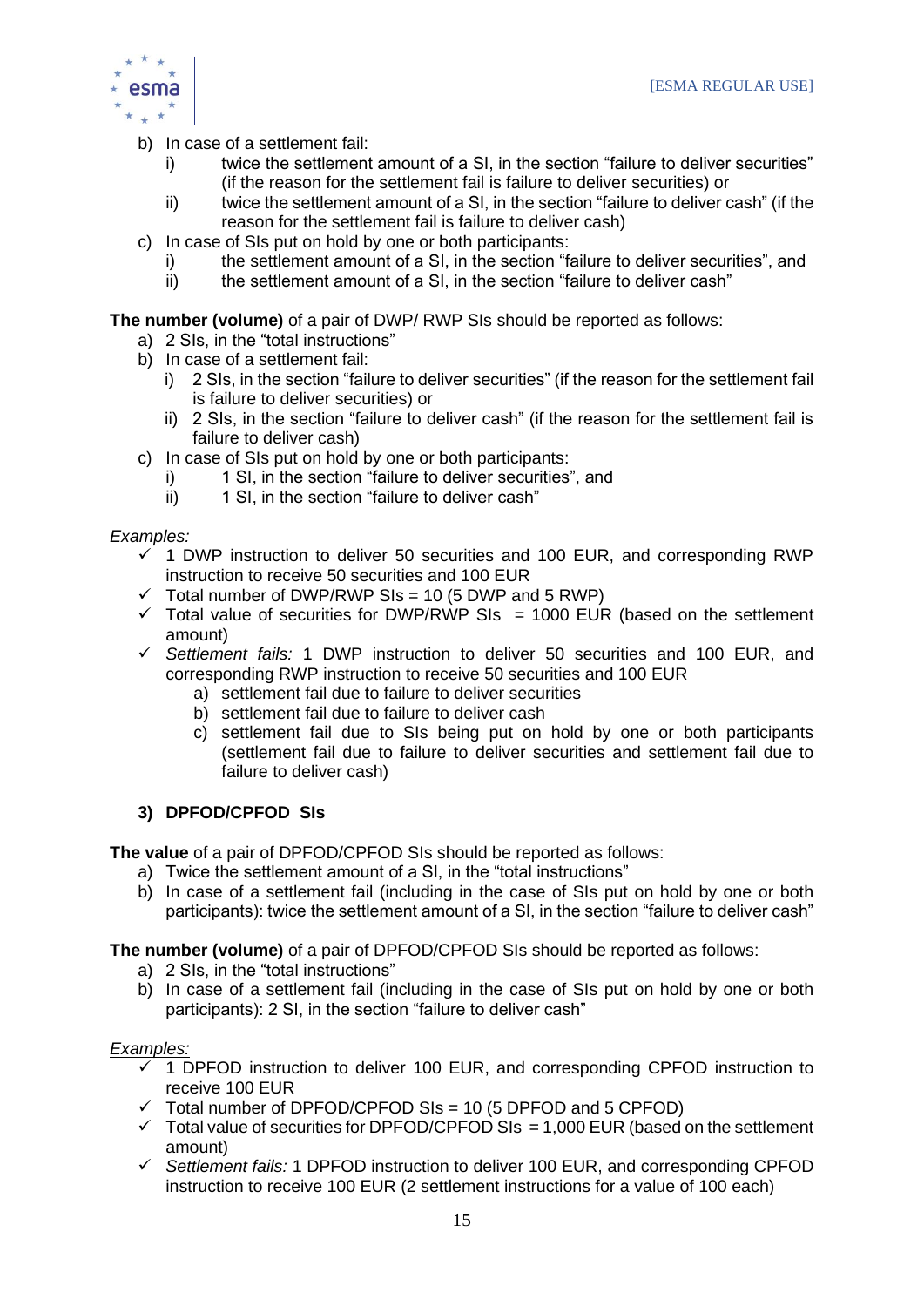

- a) settlement fail due to failure to deliver cash
- b) settlement fail due to SIs being put on hold by one or both participants (settlement fail due to failure to deliver cash)

#### **4) DFP/RFP SIs**

**The value** of a pair of DFP/RFP SIs should be reported as follows:

- a) Twice the market value of the securities to be delivered/received, in the "total instructions"
- b) In case of a settlement fail (including in the case of SIs put on hold by one or both participants): twice the market value of the securities to be delivered/received, in the section "failure to deliver securities"

**The number (volume)** of a pair of DFP/RFP SIs should be reported as follows:

- a) 2 SIs, in the "total instructions"
- b) In case of a settlement fail (including in the case of SIs put on hold by one or both participants): 2 SI, in the section "failure to deliver securities"

#### *Examples:*

- $\checkmark$  1 DFP instruction to deliver 50 securities (with 110 EUR market value), and corresponding RFP instruction to receive 50 securities (with 110 EUR market value)
- $\checkmark$  Total number of DFP/RFP SIs = 10 (5 DFP and 5 RFP)
- $\checkmark$  Total value of securities for DFP/RFP SIs = 1,100 EUR (based on the market value of the securities)
- ✓ *Settlement fails:* 1 DFP instruction to deliver 50 securities (with 110 EUR market value), and corresponding RFP instruction to receive 50 securities (with 110 EUR market value), (2 settlement instructions for a value of 110 each)
	- a) settlement fail due to failure to deliver securities
	- b) settlement fail due to SIs being put on hold by one or both participants (settlement fail due to failure to deliver securities)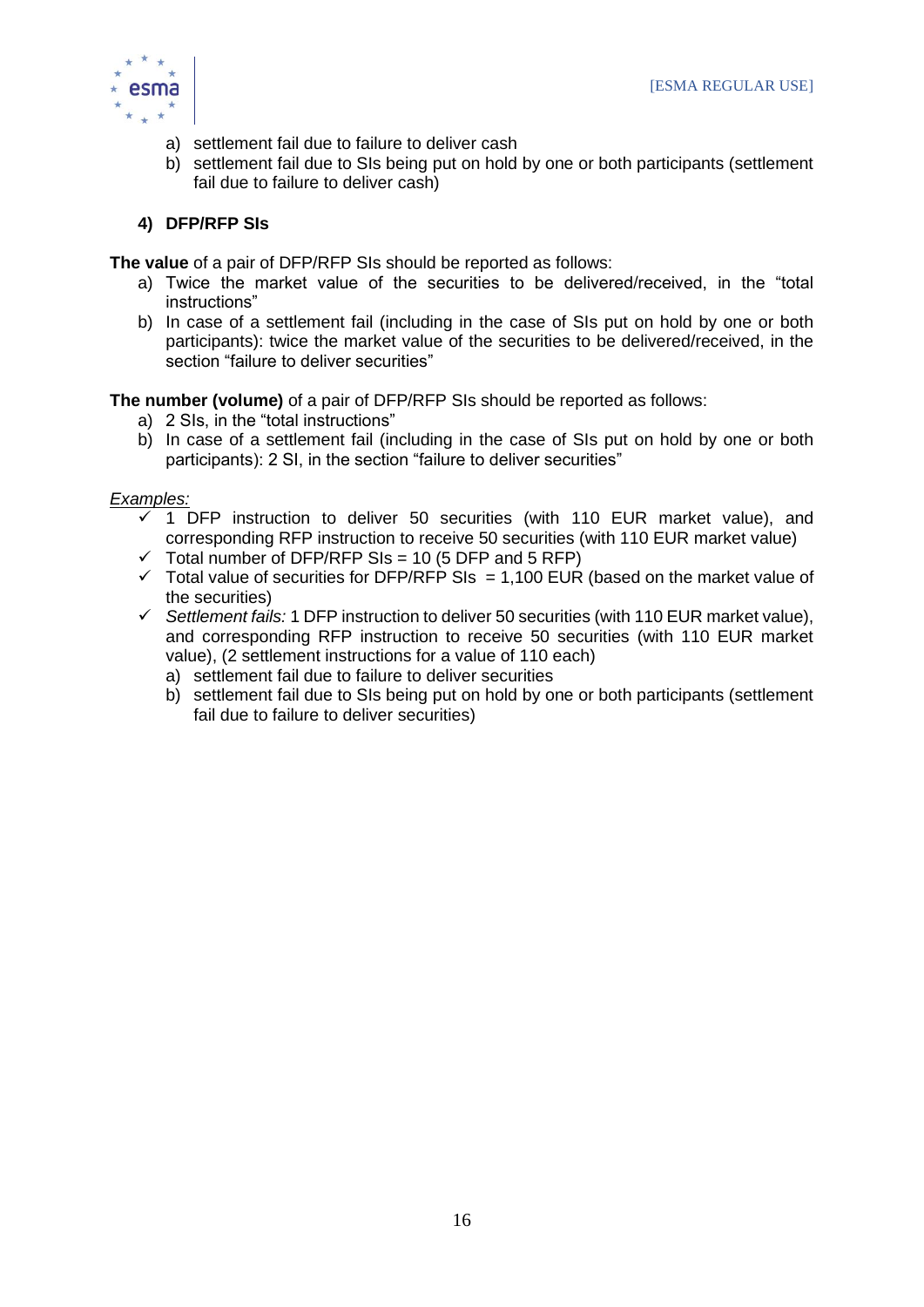

# **Date (for each reporting day in the month)**

| Type of                |                | <b>Failure to deliver securities</b> |                         |              |      |                           |                      |              | <b>Failure to deliver cash</b> |              |                |                         |              |              |                      |              |
|------------------------|----------------|--------------------------------------|-------------------------|--------------|------|---------------------------|----------------------|--------------|--------------------------------|--------------|----------------|-------------------------|--------------|--------------|----------------------|--------------|
| instruction            | <b>Settled</b> |                                      | <b>Settlement fails</b> |              |      | <b>Total instructions</b> | <b>Rate of fails</b> |              | <b>Settled</b>                 |              |                | <b>Settlement fails</b> | <b>Total</b> |              | <b>Rate of fails</b> |              |
|                        | instructions   |                                      |                         |              |      |                           |                      |              | instructions                   |              |                |                         | instructions |              |                      |              |
|                        | <b>Volu</b>    | <b>Value</b>                         | <b>Volume</b>           | <b>Value</b> | Volu | Value $(E)$               | <b>Volume</b>        | <b>Value</b> | <b>Volume</b>                  | <b>Value</b> | Volu           | <b>Value</b>            | <b>Volu</b>  | <b>Value</b> | <b>Volume</b>        | <b>Value</b> |
|                        | me             | (E)                                  |                         | (E)          | me   |                           |                      | (E)          |                                | (E)          | me             | (E)                     | me           | (E)          |                      | (E)          |
| $DVP/RVP$ (1a          | 8              | 800                                  | $\overline{2}$          | 200          | 10   | 1,000                     | 20%                  | 20%          | 8                              | 800          | $\Omega$       | $\Omega$                | 10           | 1,000        | 0%                   | $0\%$        |
| $example-$             |                |                                      |                         |              |      |                           |                      |              |                                |              |                |                         |              |              |                      |              |
| failure to             |                |                                      |                         |              |      |                           |                      |              |                                |              |                |                         |              |              |                      |              |
| deliver                |                |                                      |                         |              |      |                           |                      |              |                                |              |                |                         |              |              |                      |              |
| securities)            |                |                                      |                         |              |      |                           |                      |              |                                |              |                |                         |              |              |                      |              |
| DVP/RVP(1b             | 8              | 800                                  | $\Omega$                | $\Omega$     | 10   | 1,000                     | 0%                   | 0%           | 8                              | 800          | $\overline{2}$ | 200                     | 10           | 1,000        | 20%                  | 20%          |
| $example-$             |                |                                      |                         |              |      |                           |                      |              |                                |              |                |                         |              |              |                      |              |
| failure to             |                |                                      |                         |              |      |                           |                      |              |                                |              |                |                         |              |              |                      |              |
| deliver cash)          |                |                                      |                         |              |      |                           |                      |              |                                |              |                |                         |              |              |                      |              |
| DVP/RVP (1c)           | 8              | 800                                  | 1                       | 100          | 10   | 1,000                     | 10%                  | 10%          | 8                              | 800          | 1              | 100                     | 10           | 1,000        | 10%                  | 10%          |
| $example-$             |                |                                      |                         |              |      |                           |                      |              |                                |              |                |                         |              |              |                      |              |
| both                   |                |                                      |                         |              |      |                           |                      |              |                                |              |                |                         |              |              |                      |              |
| instructions           |                |                                      |                         |              |      |                           |                      |              |                                |              |                |                         |              |              |                      |              |
| on hold)               |                |                                      |                         |              |      |                           |                      |              |                                |              |                |                         |              |              |                      |              |
| <b>DWP/RWP</b>         | 8              | 800                                  | $\overline{2}$          | 200          | 10   | 1000                      | 20%                  | 20%          | 8                              | 800          | $\mathbf{0}$   | $\theta$                | 10           | 1000         | 0%                   | 0%           |
| $(2a$ example $-$      |                |                                      |                         |              |      |                           |                      |              |                                |              |                |                         |              |              |                      |              |
| failure to             |                |                                      |                         |              |      |                           |                      |              |                                |              |                |                         |              |              |                      |              |
| deliver                |                |                                      |                         |              |      |                           |                      |              |                                |              |                |                         |              |              |                      |              |
| securities)<br>DWP/RWP | 8              | 800                                  | $\theta$                | $\Omega$     | 10   | 1000                      | 0%                   | 0%           | 8                              | 800          | $\overline{2}$ | 200                     | 10           | 1000         | 20%                  | 20%          |
| $(2b$ example $-$      |                |                                      |                         |              |      |                           |                      |              |                                |              |                |                         |              |              |                      |              |
| failure to             |                |                                      |                         |              |      |                           |                      |              |                                |              |                |                         |              |              |                      |              |
| deliver cash)          |                |                                      |                         |              |      |                           |                      |              |                                |              |                |                         |              |              |                      |              |
| DWP/RWP                | 8              | 800                                  | $\mathbf{1}$            | 100          | 10   | 1000                      | 10%                  | 10%          | 8                              | 800          |                | 100                     | 10           | 1000         | 10%                  | 10%          |
| $(2c example -$        |                |                                      |                         |              |      |                           |                      |              |                                |              |                |                         |              |              |                      |              |
| one or both            |                |                                      |                         |              |      |                           |                      |              |                                |              |                |                         |              |              |                      |              |
| instructions           |                |                                      |                         |              |      |                           |                      |              |                                |              |                |                         |              |              |                      |              |
| on hold)               |                |                                      |                         |              |      |                           |                      |              |                                |              |                |                         |              |              |                      |              |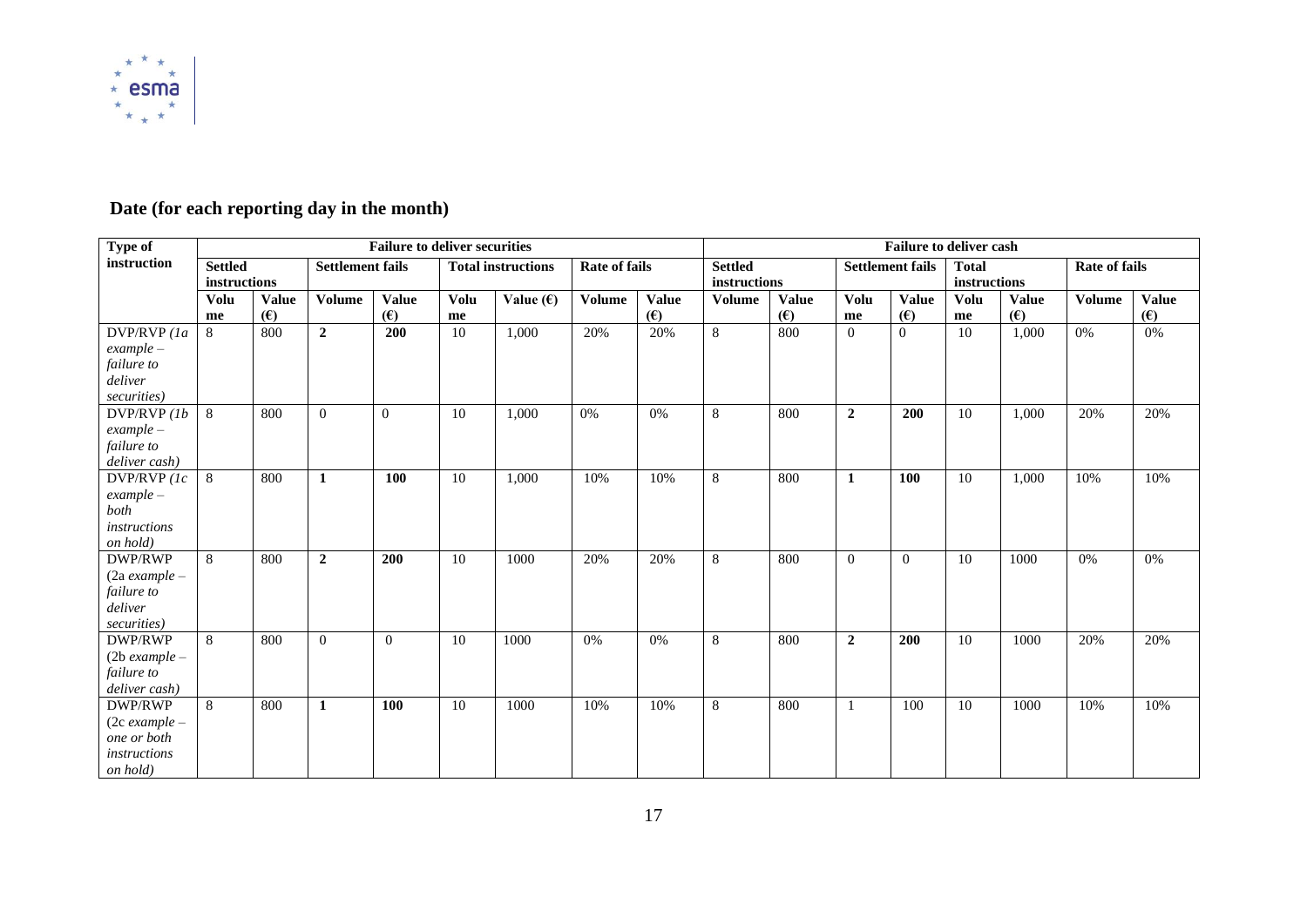

| DPFOD/CPF     | 8 | 800 | $\overline{0}$ | $\overline{0}$ | 10 | 1,000 | $0\%$ | 0%  | 8 | 800 | $\boldsymbol{2}$ | 200            | 10 | 1,000 | 20% | 20% |
|---------------|---|-----|----------------|----------------|----|-------|-------|-----|---|-----|------------------|----------------|----|-------|-----|-----|
| OD $(3a)$     |   |     |                |                |    |       |       |     |   |     |                  |                |    |       |     |     |
| $example-$    |   |     |                |                |    |       |       |     |   |     |                  |                |    |       |     |     |
| failure to    |   |     |                |                |    |       |       |     |   |     |                  |                |    |       |     |     |
| deliver cash) |   |     |                |                |    |       |       |     |   |     |                  |                |    |       |     |     |
| DPFOD/CPF     | 8 | 800 | $\overline{0}$ | $\overline{0}$ | 10 | 1,000 | 0%    | 0%  | 8 | 800 | $\overline{2}$   | <b>200</b>     | 10 | 1,000 | 20% | 20% |
| OD $(3b)$     |   |     |                |                |    |       |       |     |   |     |                  |                |    |       |     |     |
| example one   |   |     |                |                |    |       |       |     |   |     |                  |                |    |       |     |     |
| or both       |   |     |                |                |    |       |       |     |   |     |                  |                |    |       |     |     |
| instructions  |   |     |                |                |    |       |       |     |   |     |                  |                |    |       |     |     |
| on hold)      |   |     |                |                |    |       |       |     |   |     |                  |                |    |       |     |     |
| DFP/RFP (4a   | 8 | 880 | $\overline{2}$ | 220            | 10 | 1,100 | 20%   | 20% | 8 | 880 | $\Omega$         | $\theta$       | 10 | 1,100 | 0%  | 0%  |
| $example-$    |   |     |                |                |    |       |       |     |   |     |                  |                |    |       |     |     |
| failure to    |   |     |                |                |    |       |       |     |   |     |                  |                |    |       |     |     |
| deliver       |   |     |                |                |    |       |       |     |   |     |                  |                |    |       |     |     |
| securities)   |   |     |                |                |    |       |       |     |   |     |                  |                |    |       |     |     |
| DFP/RFP (4b   | 8 | 880 | $\overline{2}$ | 220            | 10 | 1,100 | 20%   | 20% | 8 | 880 | $\theta$         | $\overline{0}$ | 10 | 1,100 | 0%  | 0%  |
| $example-one$ |   |     |                |                |    |       |       |     |   |     |                  |                |    |       |     |     |
| or both       |   |     |                |                |    |       |       |     |   |     |                  |                |    |       |     |     |
| instructions  |   |     |                |                |    |       |       |     |   |     |                  |                |    |       |     |     |
| on hold)      |   |     |                |                |    |       |       |     |   |     |                  |                |    |       |     |     |